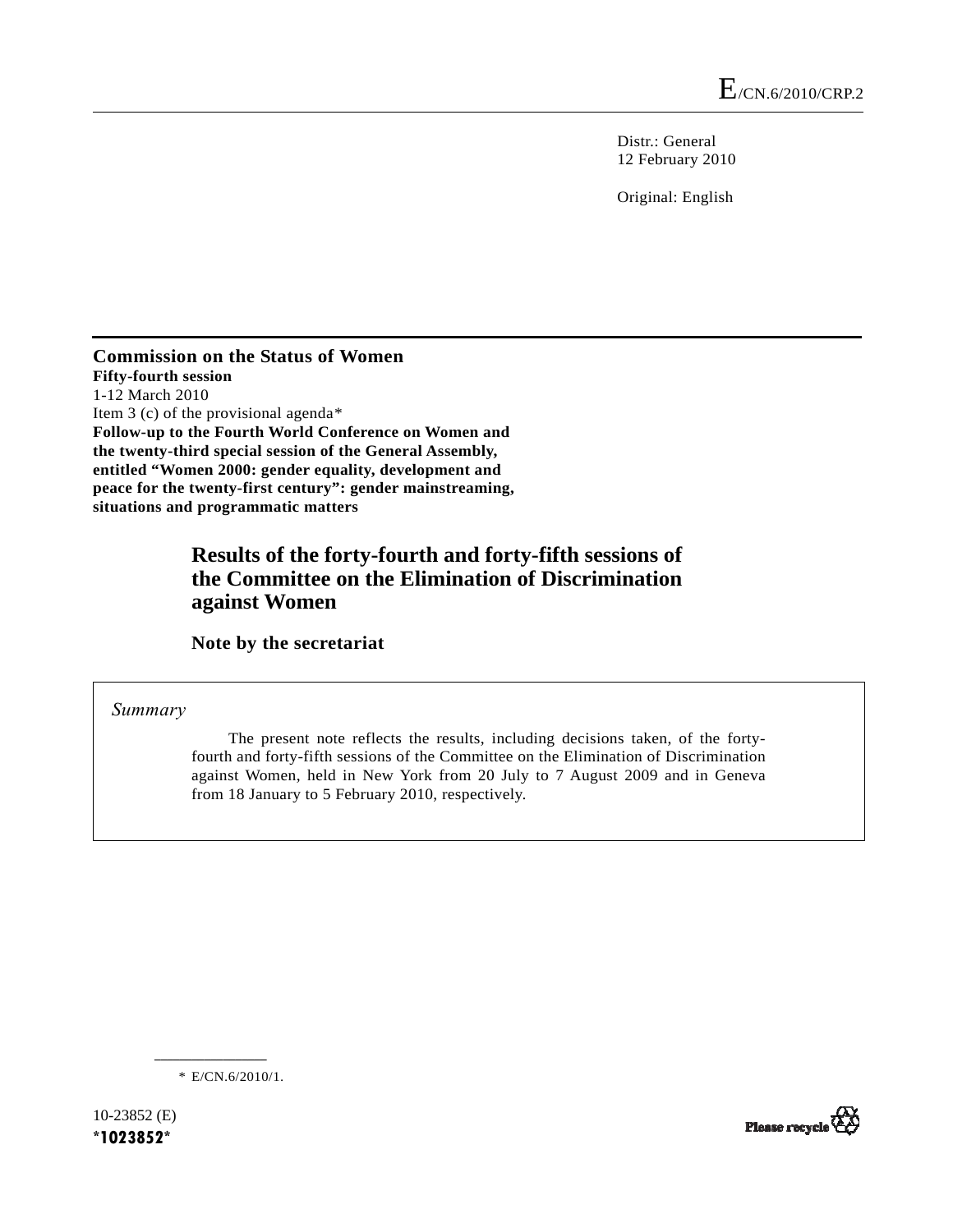# **I. Introduction**

1. In its resolution 47/94, the General Assembly recommended that the sessions of the Committee on the Elimination of Discrimination against Women be scheduled, whenever possible, to allow for the timely transmission of the results of those sessions to the Commission on the Status of Women, for information.

2. The Committee held its forty-fourth and forty-fifth sessions from 20 July to 7 August 2009 and 18 January to 5 February 2010, respectively. During its fortyfourth session, the Committee adopted a statement on gender and climate change (see annex I) and a statement on the thirtieth anniversary of the adoption of the Convention and the tenth anniversary of the adoption of its Optional Protocol by the General Assembly (see annex II) as well as decision 44/I on the scope of Committee members acting in their personal capacities (see annex III). During its forty-fifth session, the Committee adopted five statements: on the situation in Haiti (see annex IV), on the inclusion of Afghan women in the process of peacebuilding, security and reconstruction in Afghanistan (see annex V), on its relationship with parliamentarians (see annex VI) as well as with non-governmental organizations (see annex VII) and on the 15-year review of the Beijing Declaration and Platform for Action (see annex VIII). Furthermore, it adopted decision 45/I, in which it invited States parties to follow the harmonized guidelines on reporting under the international human rights treaties, including guidelines on a common core document and treaty-specific documents, and abide by the page limit (see annex IX). In its decision 45/II, the Committee adopted a methodology to assess the reports of States parties received under its follow-up procedure (see annex X).

3. On 5 February 2010, the closing date of the forty-fifth session, there were 186 States parties to the Convention on the Elimination of All Forms of Discrimination against Women.[1](#page-1-0) Ninety-nine States parties had ratified or acceded to the Optional Protocol to the Convention,[2](#page-1-1) and 56 States parties had accepted the amendment to article 20, paragraph 1, of the Convention concerning the meeting time of the Committee. The acceptance of the amendment by 124 States parties is required in order to achieve the acceptance of the amendment by two thirds of the States parties to the Convention, thereby bringing it into force.

# **II. Results of the Committee's forty-fourth and forty-fifth sessions**

### **A. Reports considered by the Committee**

4. At its forty-fourth session, the Committee considered the reports of 11 States parties submitted under article 18 of the Convention: Azerbaijan (CEDAW/C/AZE/4), Bhutan (CEDAW/C/BTN/7), Denmark (CEDAW/C/DEN/7), Guinea-Bissau (CEDAW/C/GNB/6), Japan (CEDAW/C/JPN/6), Lao People's Democratic Republic (CEDAW/C/LAO/7), Liberia (CEDAW/C/LBR/6), Spain (CEDAW/C/ESP/6), Switzerland (CEDAW/C/CHE/3), Timor-Leste (CEDAW/C/TLS/1) and Tuvalu (CEDAW/C/TUV/2).

<span id="page-1-1"></span><span id="page-1-0"></span><sup>1</sup> See United Nations, *Treaty Series*, vol. 1249, No. 20378. 2 Ibid., vol. 2131, No. 20378.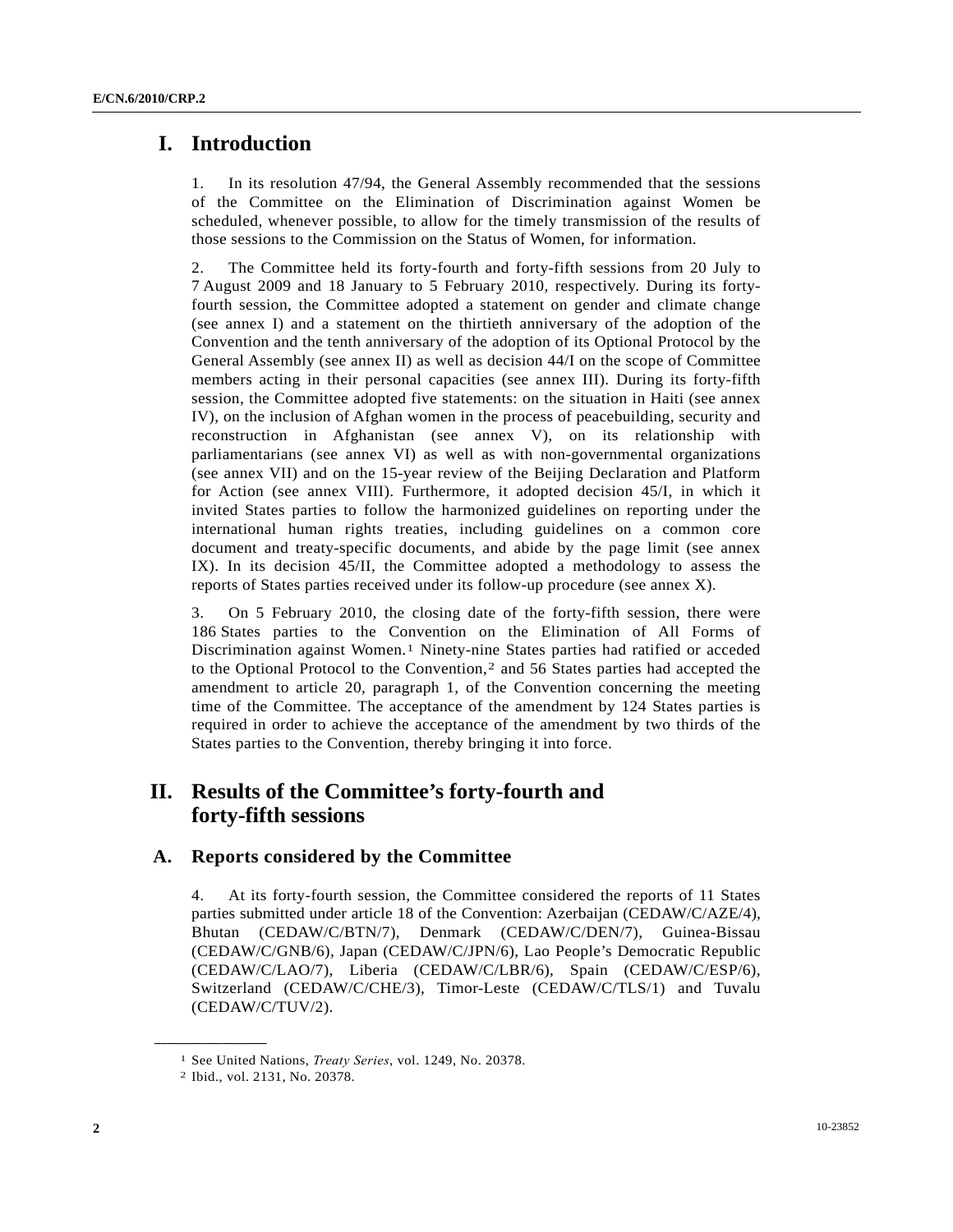5. At its forty-fifth session, the Committee considered the reports of eight States parties: Botswana (CEDAW/C/BOT/3), Egypt (CEDAW/C/EGY/7), Malawi (CEDAW/C/MWI/6), Netherlands (CEDAW/C/NLD/5), Panama (CEDAW/C/PAN/7), Ukraine (CEDAW/C/UKR/7), United Arab Emirates (CEDAW/C/ARE/1) and Uzbekistan (CEDAW/C/UZB/4). Representatives of United Nations entities, specialized agencies and non-governmental organizations attended the session. The reports of the States parties, the Committee's lists of issues and questions, the replies of States parties and their introductory statements are posted on the website of the Office of the United Nations High Commissioner for Human Rights at www.ohchr.org.

6. With regard to each of the States parties considered, the Committee adopted concluding observations, which are also available on the website.

### **B. Action taken in relation to implementation of article 21 of the Convention**

#### **Forty-fifth session**

#### **General recommendation on article 2**

7. The Committee requested Cornelis Flinterman, Chair of the working group on the draft general recommendation on article 2 of the Convention, also composed of Dorcas Coker Appiah, Silvia Pimentel, Meriem Belmihoub Zerdani, Victoria Popescu and Dubravka Simonovic, to circulate a revised draft of the general recommendation to the Committee before the forty-sixth session for comments. A further revised draft, integrating comments of Committee members, would be discussed by the Committee at its forty-sixth session, with a view to adoption at its forty-seventh session.

### **General recommendation on older women**

8. The Committee requested the working group on the elaboration of a draft general recommendation on older women (Ferdous Ara Begum (Chair), Barbara Bailey, Niklas Bruun, Saisuree Chutikul, Naela Gabr, Yoko Hayashi and Violeta Neubauer) to present a revised draft at its forty-sixth session for discussion, with a view to adoption at its forty-sixth session.

### **General recommendation on the economic consequences of marriage and its dissolution**

9. The Committee decided that the working group entrusted with the elaboration of a draft general recommendation on the economic consequences of marriage and its dissolution (Ruth Halperin-Kaddari (Chair), Nicole Ameline, Violet Awori, Indira Jaising, Pramila Patten, Silvia Pimentel and Dubravka Simonovic) should present a revised draft to the Committee at its forty-sixth session for adoption at its fortyseventh session.

### **Working group on women of concern to the Office of the United Nations High Commissioner for Refugees**

10. The Committee decided to maintain its working group on women of concern to the Office of the United Nations High Commissioner for Refugees (Dorcas Coker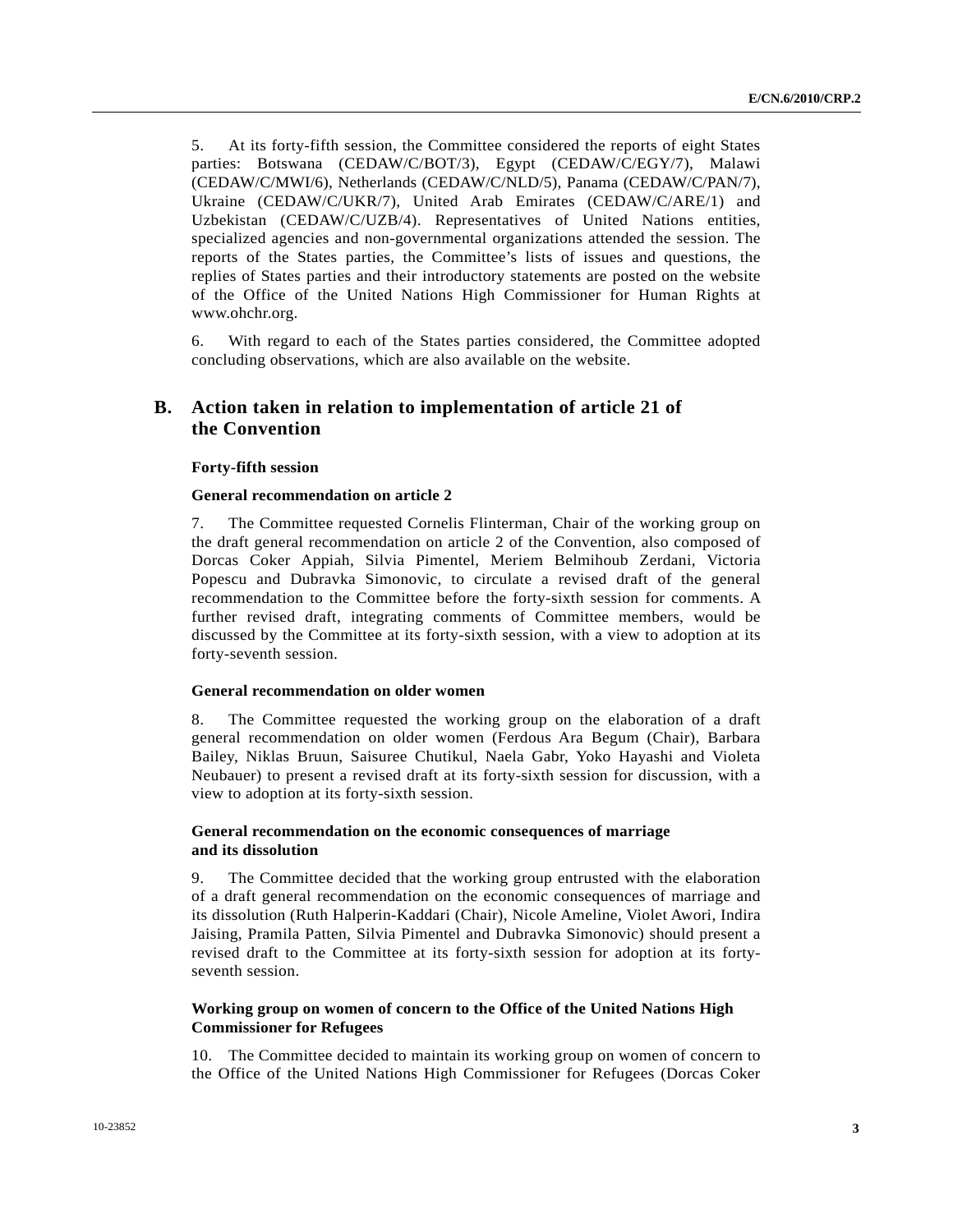Appiah (Chair), Ferdous Ara Begum, Cornelis Flinterman, Pramila Patten and Dubravka Simonovic). The Committee took note of the report on the joint seminar between the Committee and the High Commissioner, which was held on 16 and 17 July 2009 in New York.

### **Joint working group of the Committee on the Elimination of Discrimination against Women and the Committee on the Rights of the Child**

11. At its forty-fifth session, the Committee took note of the report of the working group (Violeta Neubauer (Chair), Barbara Bailey, Dorcas Coker-Appiah, Ferdous Ara Begum, Naéla Gabr and Dubravka Simonovic).

#### **Indicators**

12. At its forty-fifth session, the Committee engaged in an in-depth discussion of indicators and heard a briefing by the Office of the High Commissioner for Human Rights on its work in that context.

# **C. Action taken in relation to ways and means of expediting the work of the Committee**

#### **Enhancing the Committee's working methods under article 18 of the Convention**

#### **Follow-up procedure**

13. At its forty-first session, the Committee decided to introduce a follow-up procedure whereby it would include a request to individual States parties in the concluding observations on their reports for information on steps taken to implement specific recommendations contained in those concluding observations. The request would call on States parties to provide such information to the Committee within two years. The Committee decided to assess its follow-up procedure in 2011.

14. At its forty-fourth session, the Committee appointed a rapporteur on follow-up to concluding observations and an alternate: Dubravka Simonovic and Barbara Bailey, respectively. The follow-up rapporteur should report to the Committee at each session.

15. At its forty-fifth session, the Committee adopted a methodology to assess the reports of States parties received under its follow-up procedure. Also at its fortyfifth session, the Committee adopted the report presented by the rapporteur on follow-up.

#### **Request for overdue reports**

16. The Committee decided that the Secretariat should systematically remind States parties whose reports were five years or more overdue to submit their reports as soon as possible. It requested the Secretariat to send reminders to Antigua and Barbuda, Barbados, Saint Kitts and Nevis, Trinidad and Tobago and Zambia. Failing receipt of a response from the States parties concerned, the Secretariat should inform the Committee at its forty-fifth session.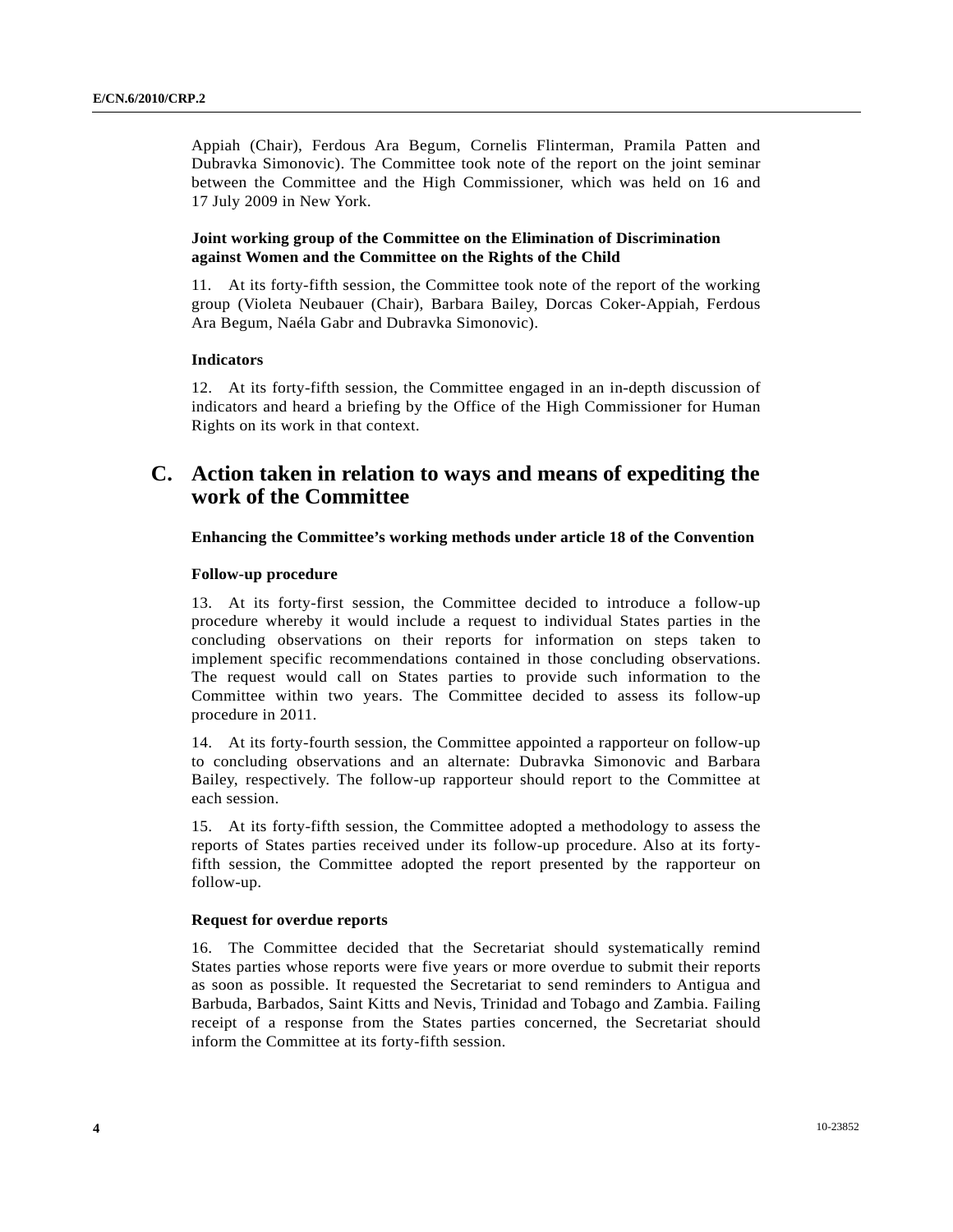### **Dates of future sessions of the Committee**

17. The Committee confirmed the dates of its sessions in 2010, as follows:

#### **Forty-sixth session:**

- (a) Seventeenth session of the Working Group on Communications under the Optional Protocol: 7-9 July 2010, New York;
- (b) Plenary: 12-30 July 2010, New York;
- (c) Pre-session working group for the forty-eighth session: 2-6 August 2010, New York;

#### **Forty-seventh session:**

- (a) Eighteenth session of the Working Group on Communications under the Optional Protocol: 29 September-1 October 2010, Geneva;
- (b) Plenary: 4-22 October 2010, Geneva;
- (c) Pre-session working group for the forty-ninth session: 25-29 October 2010, Geneva.

#### **Reports to be considered at future sessions of the Committee**

18. The Committee confirmed that it would consider the reports of the following States parties at its forty-sixth and forty-seventh sessions:

- (a) **Forty-sixth session** 
	- Albania Argentina Australia Central African Republic[\\*](#page-4-0) Fiji Grenada\* Papua New Guinea Russian Federation Seychelles\* Turkey

### (b) **Forty-seventh session**

 Bahamas Burkina Faso Chad\* Comoros\* Czech Republic Lesotho\* Malta Tunisia Uganda

<span id="page-4-0"></span><sup>\*</sup> The State party will be considered without a report.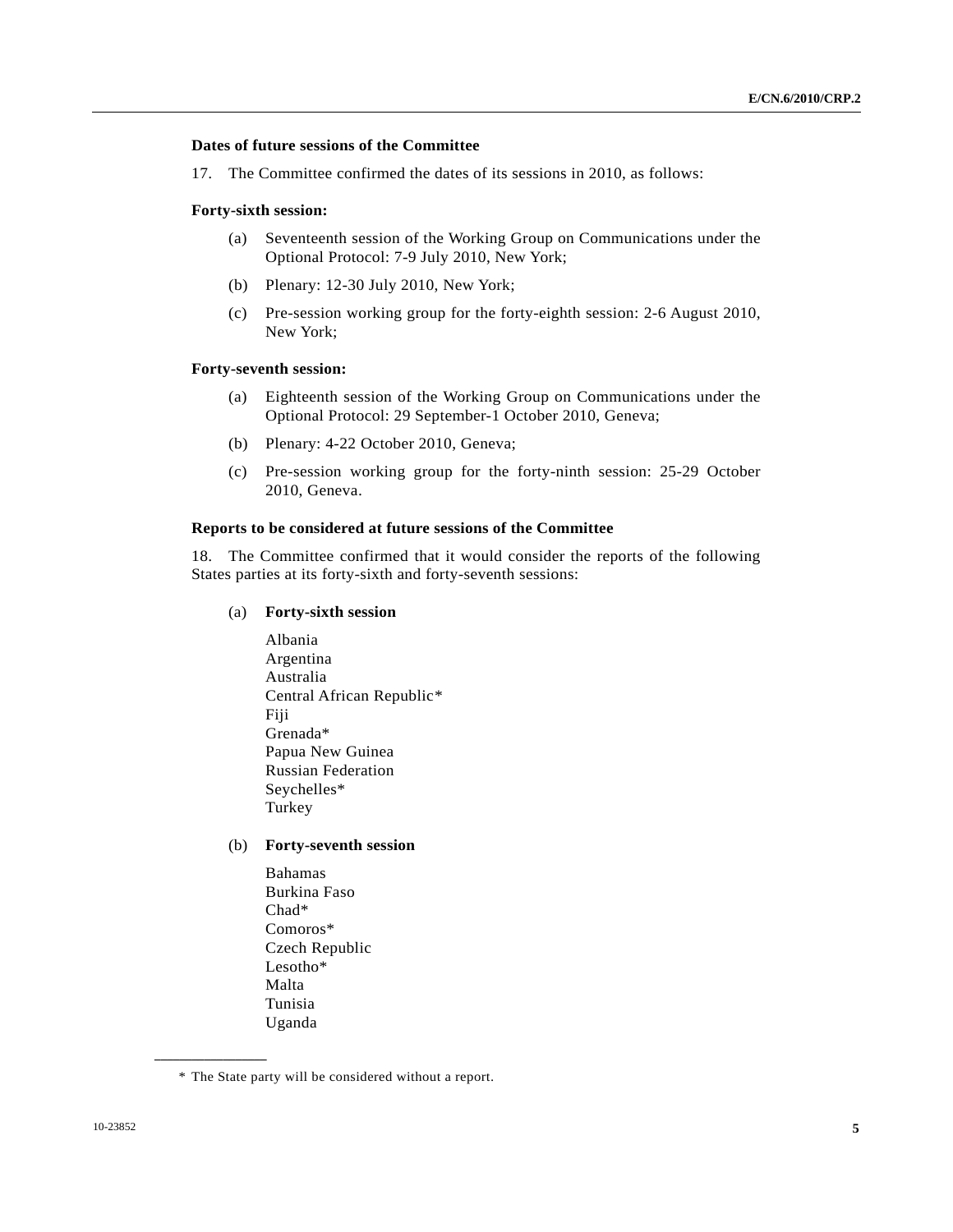# **D. Action taken by the Committee in respect of issues arising from article 2 of the Optional Protocol**

19. At its forty-fourth and forty-fifth sessions, the Committee endorsed the report of the Working Group on Communications under the Optional Protocol on its fourteenth, fifteenth and sixteenth sessions. Upon the recommendation of the Working Group, the Committee decided to revise its model communication form. The Committee also adopted a fact sheet on the submission of individual communications under the Optional Protocol. The Committee took action on communication No. 12/2007 and No. 13/2007.

20. The Committee considered follow-up information to the views of the Committee. Upon the recommendation of the Working Group, the Committee decided to close its follow-up procedure in relation to communication No. 5/2005, *Şahide Goekce (deceased) v. Austria*, and No. 6/2005, *Fatma Yildirim (deceased) v. Austria*.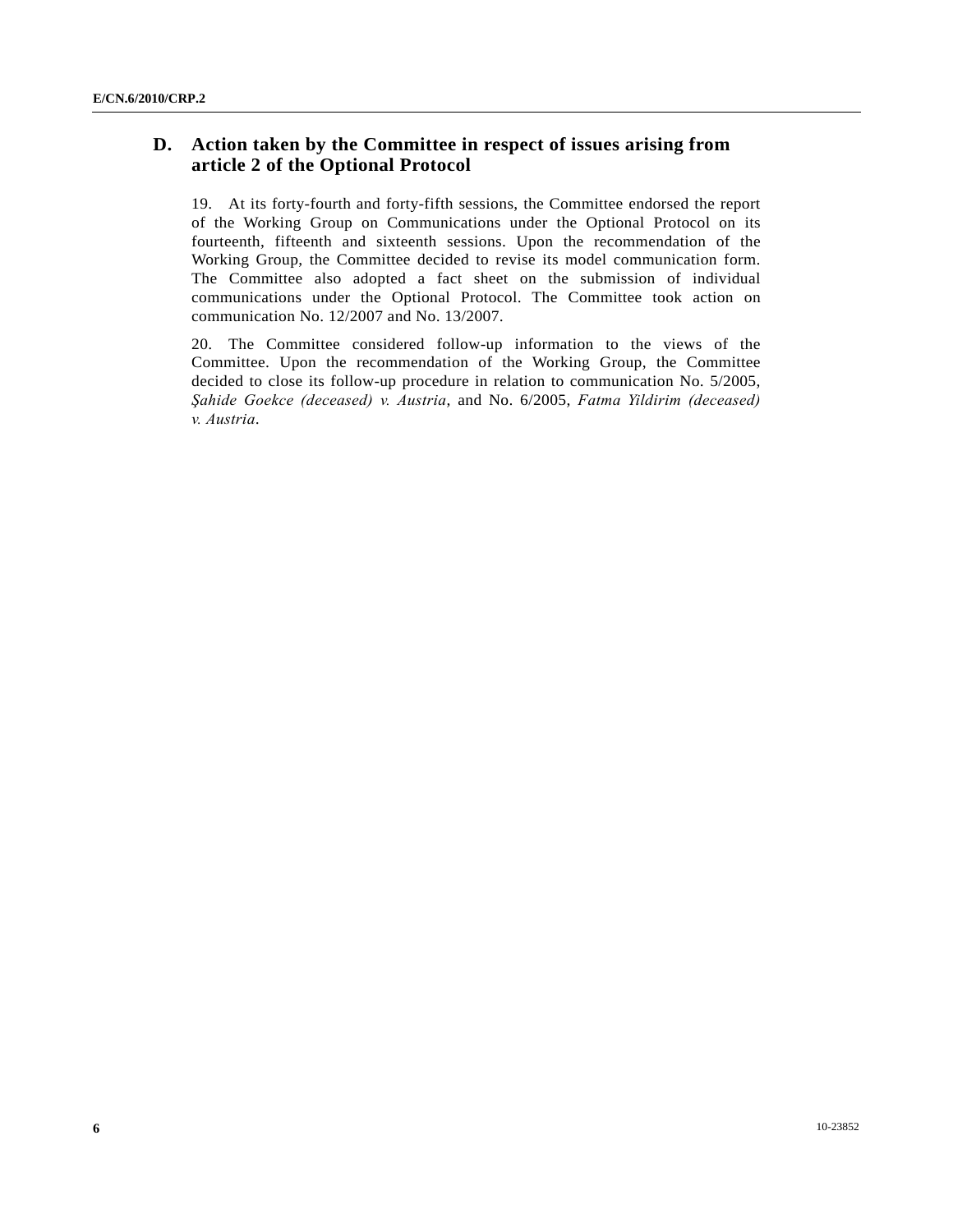## **Annex I**

## **Statement of the Committee on the Elimination of Discrimination against Women's Committee on Gender and Climate Change**

1. The Committee on the Elimination of Discrimination against Women expresses its concern about the absence of a gender perspective in the United Nations Framework Convention on Climate Change (UNFCCC) and other global and national policies and initiatives on climate change. From the Committee's examination of the reports of States parties, it is apparent that climate change does not affect women and men in the same way and that it has a gender-differentiated impact. Women are not just helpless victims of climate change, however. They are powerful agents of change, and their leadership is critical. All stakeholders should ensure that climate change and disaster risk reduction measures are genderresponsive and sensitive to indigenous knowledge systems and that they respect human rights. The right of women to participate at all levels of decision-making must be guaranteed in climate change policies and programmes.

2. As the report of the Intergovernmental Panel on Climate Change noted, climate change has different impacts on societies, varying among regions, generations, ages, classes, income groups and occupations, as well as across gender lines. Women are the main producers of the world's staple crops, but they face multiple types of discrimination, such as unequal access to land, credit and information. Particularly at risk are poor urban and rural women who live in densely populated coastal and low-lying areas, drylands and high mountainous areas and on small islands. Vulnerable groups such as older women and disabled women and minority groups such as indigenous women, pastoralists, nomads and hunters and gatherers are also of concern.

3. Safety nets and insurance for social protection are essential to national [a](#page-6-0)daptation plans as part of poverty reduction strategies;<sup>a</sup> however, many women do not have access to health-care facilities and social security.<sup>[b](#page-6-1)</sup> While the Committee recognizes that all women have the right to adequate standards of living, housing and communications, as well as immediate shelter during crisis situations resulting from natural disasters, women often face discrimination in this regard. The crisis in climate change potentially opens new financing, business and employment opportunities for women living in cities as well as the countryside, but gender inequality persists in these sectors.

4. Sex-disaggregated data, gender-sensitive policies and programme guidelines to aid Governments are necessary to protect women's rights to personal security and sustainable livelihoods. Policies that support gender equality in access, use and control of science and technology and formal and informal education and training will enhance a nation's capability in the areas of disaster reduction, mitigation and adaptation to climate change.

<span id="page-6-0"></span>a See M. L. Parry et al., "Technical summary", *Climate Change 2007: Impacts, Adaptation and Vulnerability. Contribution of Working Group II to the Fourth Assessment Report of the Intergovernmental Panel on Climate Change*, M. L. Parry et al., eds. (Cambridge, United Kingdom, Cambridge University Press, 2007).

<span id="page-6-1"></span>b See *Human Development Report 2007/2008: Fighting Climate Change: Human Solidarity in a Divided World* (United Nations Development Programme, New York, 2007).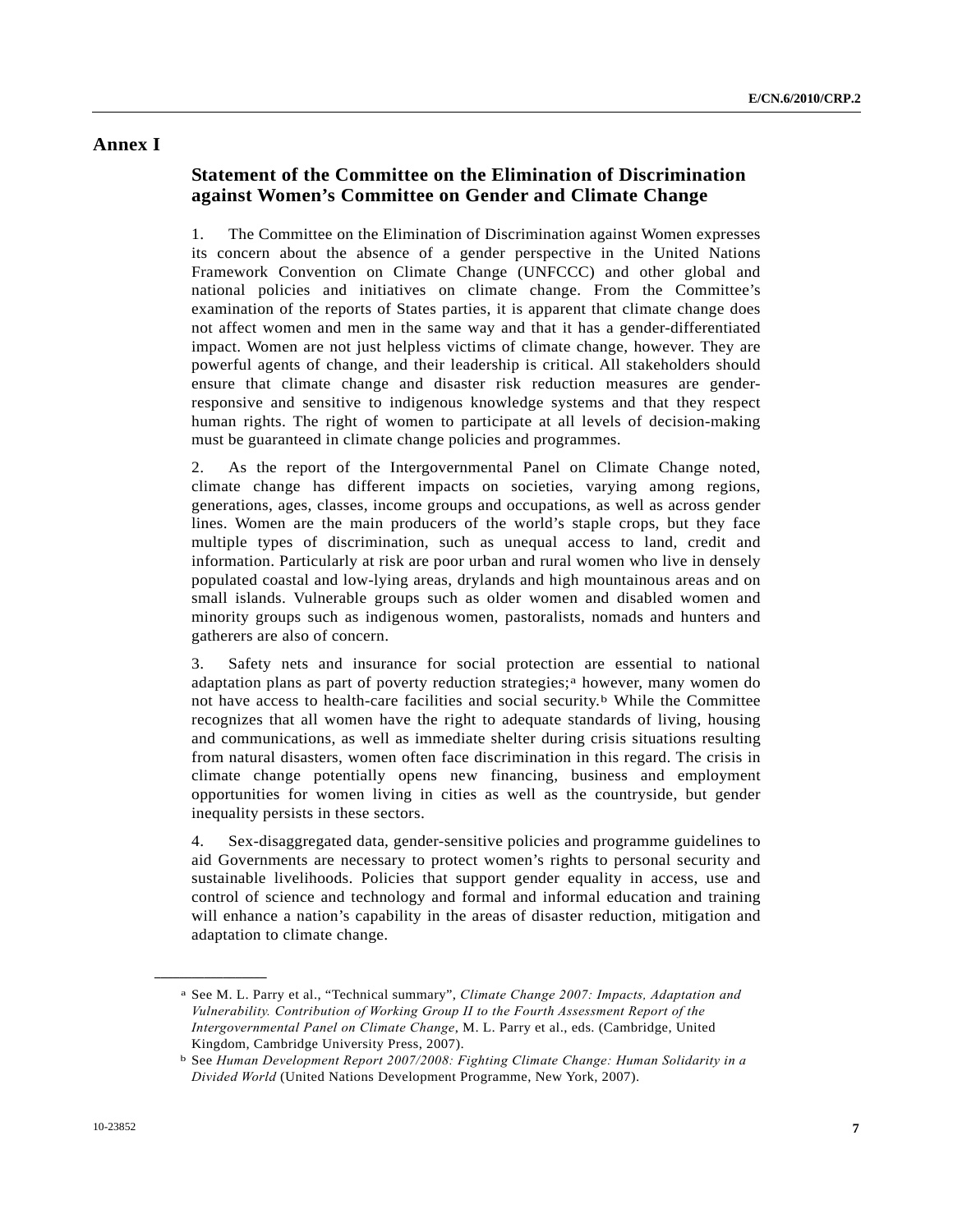5. The Bali Action Plan that emerged from the thirteenth Conference of Parties to UNFCCC reaffirms that economic and social development and poverty eradication are global priorities, and affirms that a shared vision needs to take into account "social and economic conditions and other relevant factors" (see FCCC/CP/2007/6/Add.1, decision 1/CP.13, preamble and paragraph 1 (a)). Gender equality, including equal participation of women and men and accounting for the differentiated impacts on women and men from climate change and its response measures, should be included in UNFCCC agreements, in alignment with various international agreements, including but not limited to the Convention on the Elimination of All Forms of Discrimination against Women, the Beijing Platform for Action, and Economic and Social Council resolution 2005/31.

6. Gender equality is essential to the successful initiation, implementation, monitoring and evaluation of climate change policies. The Committee calls on States parties to include gender equality as an overarching guiding principle in the UNFCCC agreement expected at the fifteenth Conference of Parties in Copenhagen.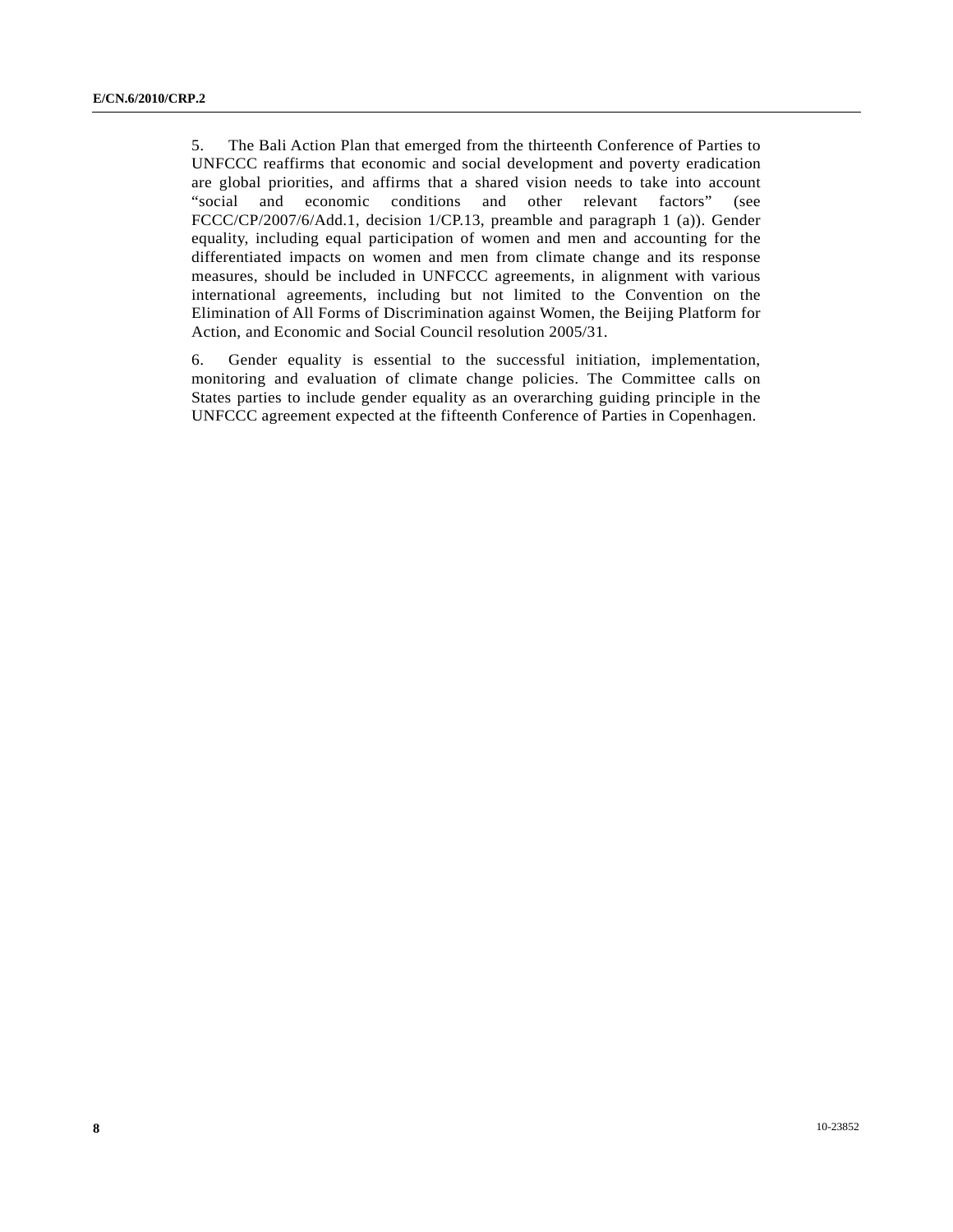### **Annex II**

# **Thirtieth anniversary of the adoption of the Convention and tenth anniversary of the adoption of its Optional Protocol by the General Assembly**

 In view of the celebration in 2009 of the thirtieth anniversary of the adoption of the Convention and the tenth anniversary of the adoption of its Optional Protocol by the General Assembly, the Committee decided to urge all States which had not yet acceded to or ratified the Convention and/or its Optional Protocol to do so as soon as possible. It also decided to encourage all States parties to these instruments to celebrate those anniversaries at the national level.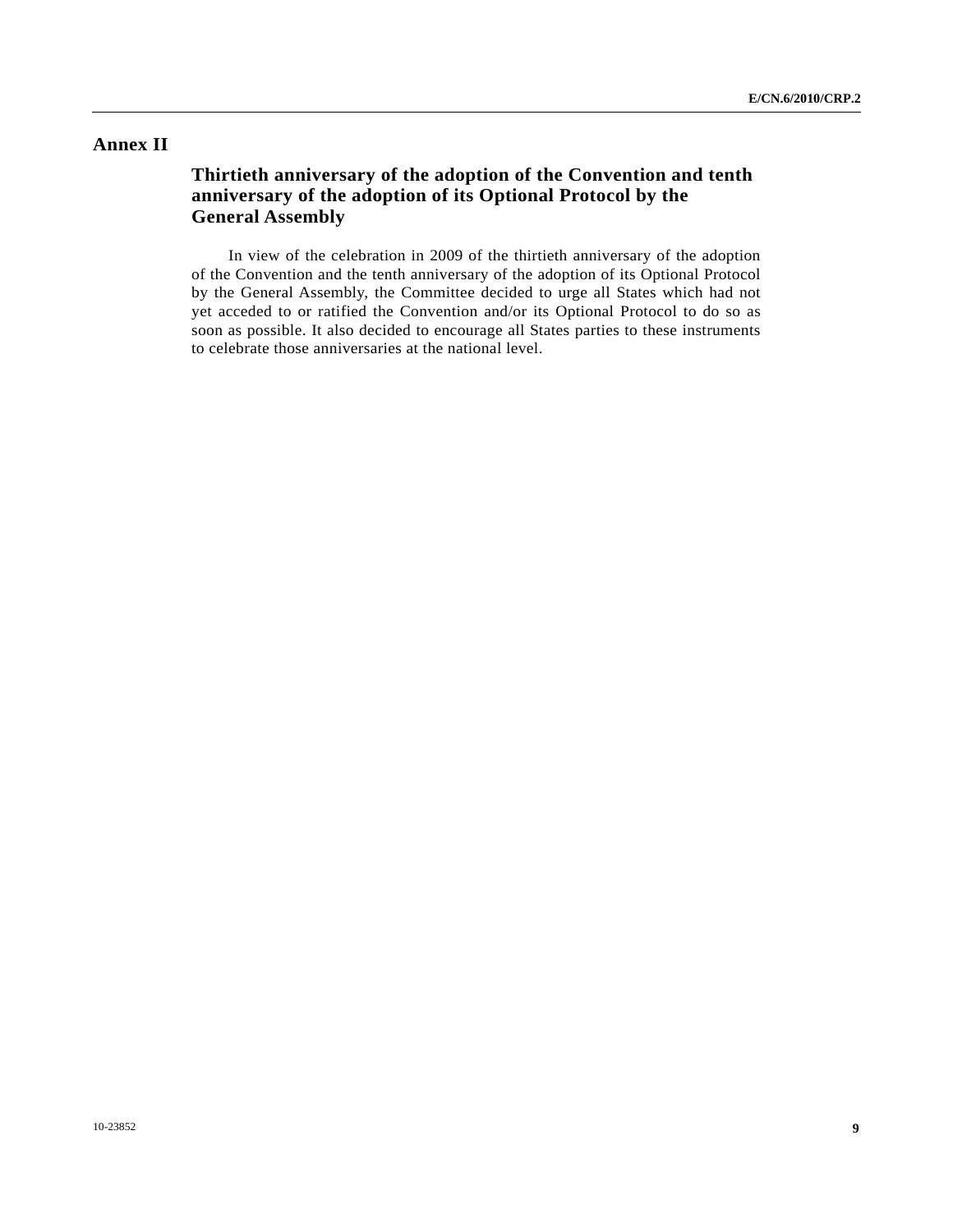### **Annex III**

## **Decision 44/I**

### **Scope of Committee members acting in their personal capacities**

1. The Committee decided that experts from individual States parties may advise their Governments during the reporting process, including in the preparation of the report under article 18 of the Convention, but that they should not lead or write the report.

2. Experts who receive invitations to participate in events in their personal capacities may respond to these without seeking the authorization of the Chair. They should, however, indicate in any statements that their views do not necessarily reflect the views of the Committee.

3. In cases where invitations are sent to the Chair, she or he will consult the Bureau. If such an invitation is received during the session, the Committee will be consulted.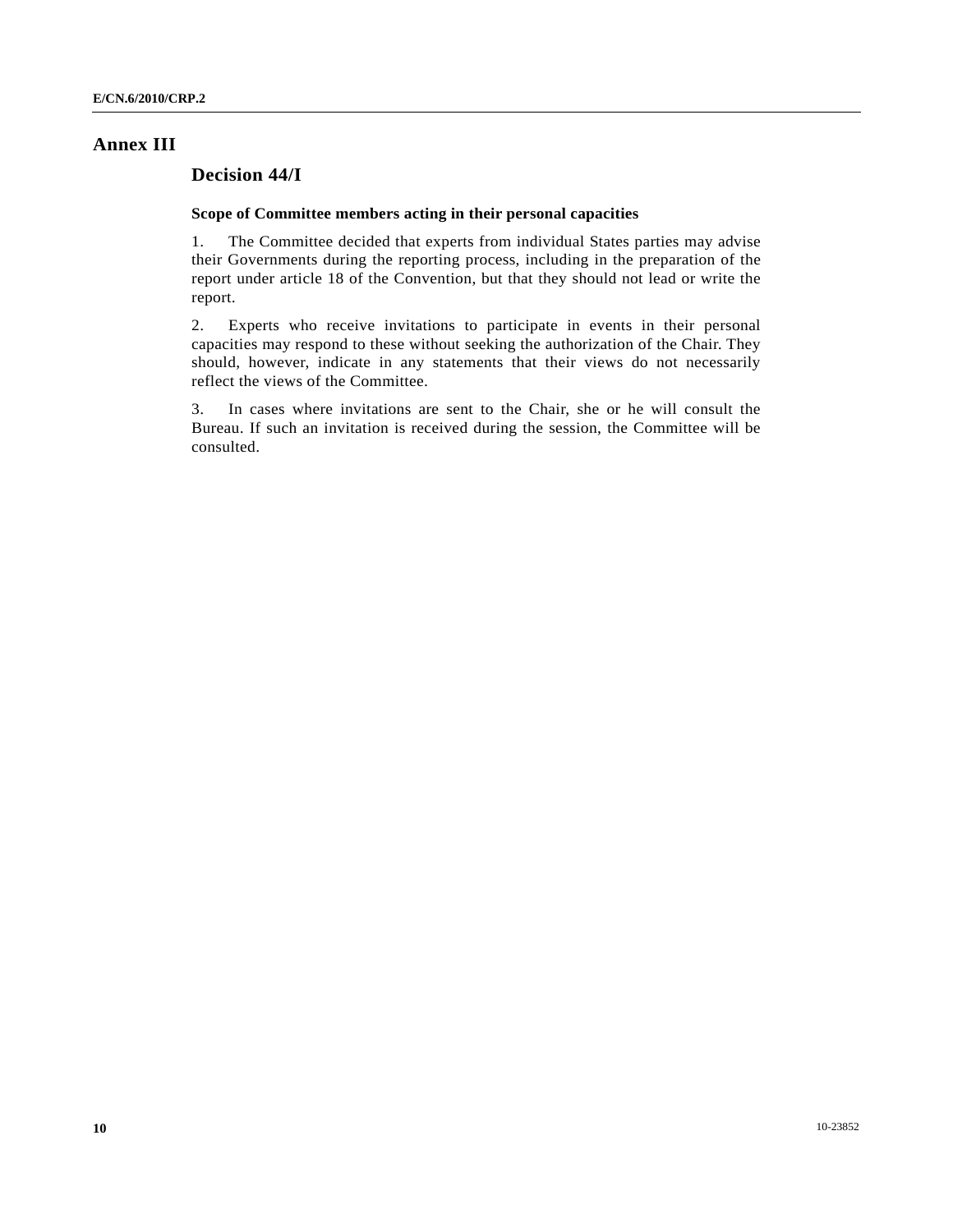### **Annex IV**

## **Statement of the Committee on the Elimination of Discrimination against Women on the situation in Haiti**

1. The Committee on the Elimination of Discrimination against Women expresses its deepest sympathy to and solidarity with the Government and people of Haiti affected by the devastating earthquake of 12 January 2010. The Committee also extends its condolences to the families of United Nations staff as well as the three prominent Haitian women's rights activists, Myriam Merlet, Magalie Marcelin and Anne Marie Coriolan, who perished in the earthquake.

2. The earthquake, which hit the poorest country in the Western Hemisphere, has caused tremendous hardship, injury and loss of life among the general population. While relief workers are struggling to provide aid to the people of Haiti and while the situation remains dire for everyone, women and children are particularly affected by the crisis. The Committee calls for the inclusion of a gender perspective in all humanitarian relief efforts so that the specific needs of women may be adequately addressed.

3. While women and men are important resources in delivering assistance and rebuilding societies following natural disasters, the responsibilities of women are greater on account of their roles as caretakers of children, the elderly, the disabled, the injured and other survivors. While the strength and resilience of women are in high demand following such emergencies, they cannot adequately fulfil these roles if their basic needs are unmet and if decision makers ignore them. If women are to look after the needs of others, their own safety, dignity, health and nutritional concerns must be met as well. Understanding the gender dynamics in communities is a crucial element for effective humanitarian relief, rehabilitation and reconstruction. The Committee calls upon all humanitarian relief agencies to bolster the strength of women by identifying and meeting their specific needs.

4. Given the specific environment in which the humanitarian crisis is unfolding, the Committee urges that women's access to food distribution be addressed through innovative and diverse strategies and that attention be paid to women heads of household, injured women, the elderly, the disabled and other vulnerable groups in the community. The urgent need to establish special contingencies for women in post-earthquake intervention is underlined by images of men fist-fighting over food delivered by the United Nations.

5. The Committee is deeply concerned by the real prospect of epidemics caused by overcrowding and poor sanitation. The trauma caused by this devastating catastrophe cannot be underestimated. The Committee stresses that it is important to address the specific needs of women and provide gender-sensitive health-care services.

6. The Committee is alarmed by the threat to law and order. With the collapse of the prison in Port-au-Prince, many of the incarcerated have come back into the neighbourhoods they once terrorized. Sexual violence is common in humanitarian crises, and may become acute in the wake of a national disaster. In a time of heightened stress, lawlessness and homelessness, women face an increased threat of violence and will find it harder to support themselves, children, the elderly, the injured, the disabled and other survivors who are in their care.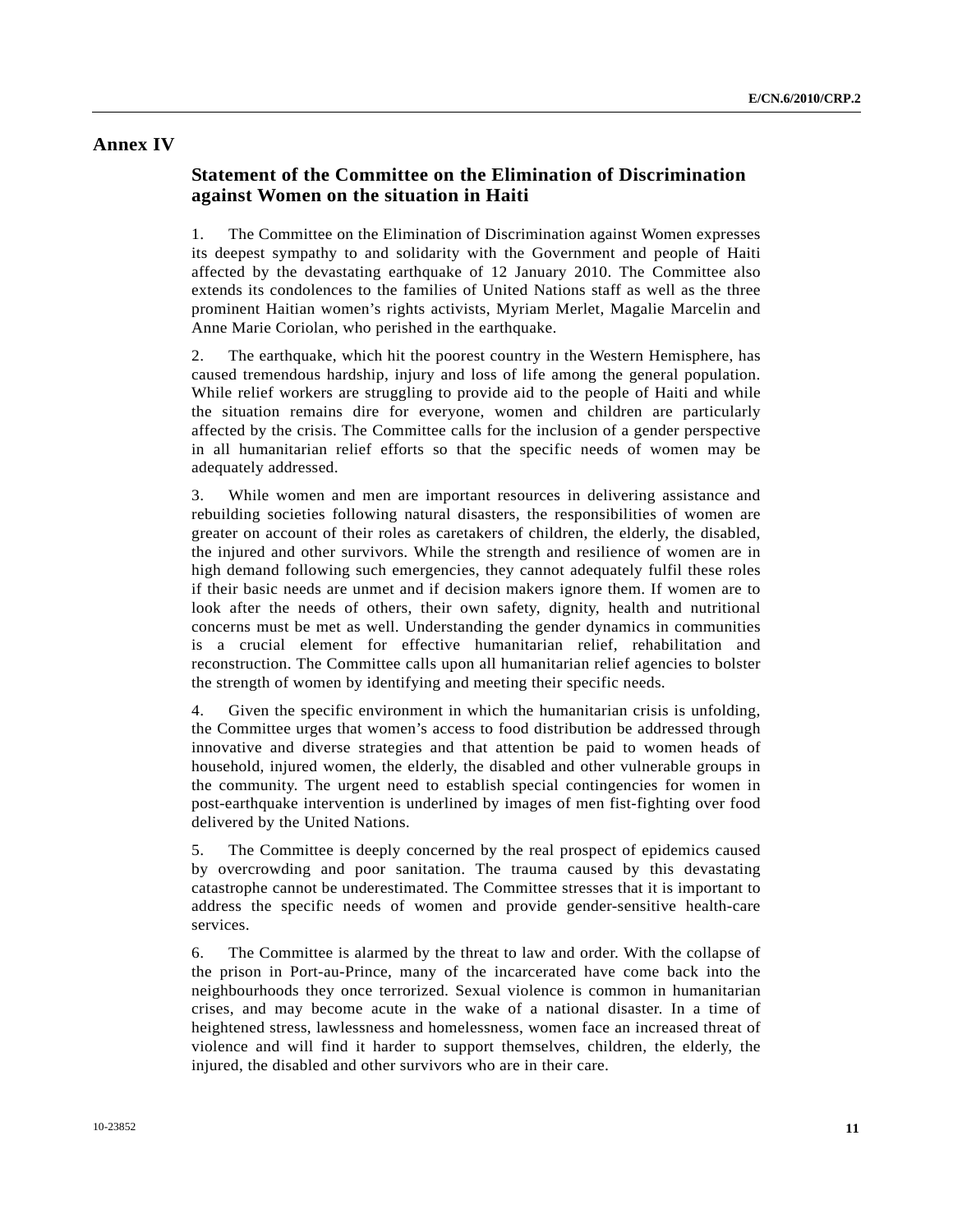7. The protection of the human rights of women is as important as providing immediate medical attention, food and shelter. The Committee urges emergency assistance teams to put in place a coordinated security system and to take all necessary measures to protect women and children and the most vulnerable.

8. The Committee urges that a gender perspective be included in the assessment, design and implementation phases of humanitarian relief in order for it to be effective and to restore the dignity of the affected population in general and women in particular. The Committee also stresses the need to ensure that the needs and capabilities of women are taken into consideration in all sectors and clusters of the emergency response, as the role of women in early recovery is critical to effective implementation and long-term sustainability. The Committee therefore urges the international community, United Nations organizations and all humanitarian relief agencies to involve women at all stages of emergency management programmes, in both the planning and implementation processes, so that they can bring valuable perspectives and contributions to the emergency response.

9. The Committee extends its appreciation to the international community, which stands united in its resolve to help Haiti overcome this catastrophe. As social and economic reconstruction is about to begin and humanitarian assistance moves into the recovery and reconstruction phases, the Committee urges that women fully participate in the decision-making process and that sustained efforts be centred on the long-term development needs of the women and men of Haiti.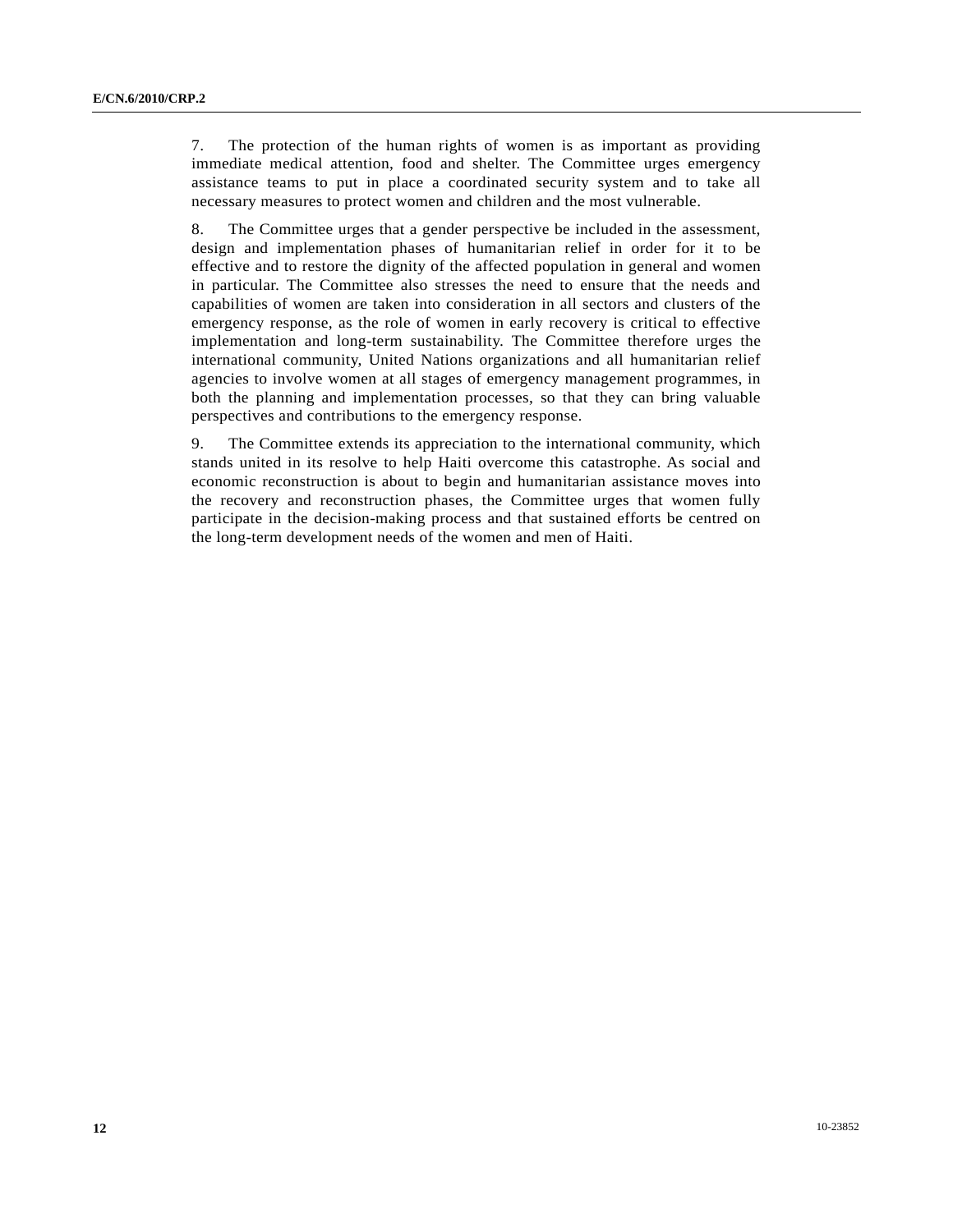### **Annex V**

## **Statement on the inclusion of Afghan women in the process of peacebuilding, security and reconstruction in Afghanistan**

1. The Committee on the Elimination of Discrimination against Women, which is mandated to monitor the implementation of the Convention on the Elimination of All Forms of Discrimination against Women by 186 States parties, including Afghanistan, welcomes the efforts of the Government of Afghanistan and its international allies on the new commitment to help secure a peaceful, prosperous and democratic future for Afghanistan, which were initiated at the 28 January 2010 London conference hosted by the Government of the United Kingdom of Great Britain and Northern Ireland.

2. The Committee wishes to remind the Government of Afghanistan and its international allies of the unique role and contribution of women in the timely resolution of crises and conflicts. The Committee also draws the attention of the Government of Afghanistan and the international community to Security Council resolutions 1325 (2000) and 1820 (2008), which underscore women's active participation in all peacebuilding efforts and recovery.

3. The Committee accordingly expresses its regret and deep concern about the exclusion of Afghan women from the high decision-making level of the conference and the absence of clear strategies to protect women's rights in the process of the discussions leading to negotiations with representatives of the Taliban. Any agreement reached with the Taliban should include a clear commitment for the respect and protection of women's human rights, as set out in the Convention on the Elimination of All Forms of Discrimination against Women and other international human rights treaties to which Afghanistan is party.

4. The Committee emphasizes that Afghan women, who constitute the majority of the Afghan population, must be full and equal participants in decision-making, at all levels, in the process of peacebuilding, reconciliation, reconstruction, rebuilding and development of their country. Their voices and views, as well as their capacities, are fundamental and necessary for the sustainable establishment of a prosperous and peaceful Afghanistan, based on the rule of law, democracy, justice, human rights and gender equality. In that regard, the Committee urges the Government of Afghanistan and its international allies to ensure that women representatives are included in the upcoming peace and development dialogues and negotiations with the Taliban.

5. The Committee is concerned with the late submission of Afghanistan's initial and second reports under article 18 of the Convention and encourages the State party to seek technical assistance in the preparation of the report so as to be able to submit it as soon as possible. The Committee encourages the State party to consult civil society, particularly women's organizations, in the preparation of the report.

6. The Committee further urges the State party to give special attention to a critical review of all discriminatory laws and provisions, based on the Convention on the Elimination of All Forms of Discrimination against Women. In particular, the Committee is concerned about the new personal status law of the Shiite minorities and its discriminatory nature against women. The Committee reminds the Government of Afghanistan of its obligations under the Convention, particularly articles 2, 9 and 16, and urges the Government to repeal and modify the discriminatory provisions in the personal status and other laws.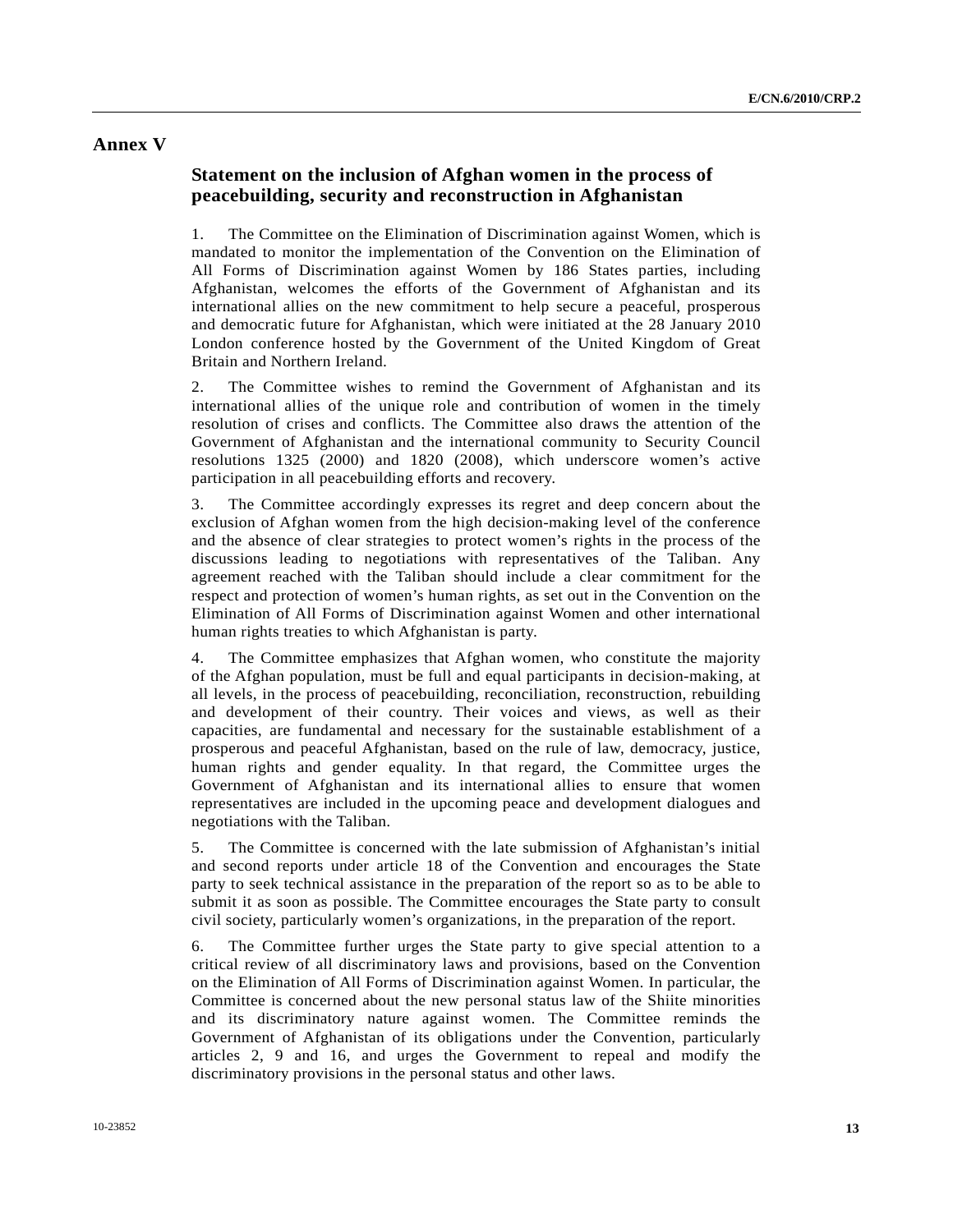### **Annex VI**

## **Statement on the relationship of the Committee on the Elimination of Discrimination against Women with parliamentarians**

## **I. Introduction**

1. At its forty-first session, the Committee adopted a standard paragraph on "parliament" in its concluding observations in order to draw to the attention of State parties the importance of involving their parliaments in the reporting process under article 18 of the Convention and the implementation of all the provisions of the Convention.

2. The aim of the present note is to clarify and strengthen the role of national parliaments vis-à-vis the Convention. The present note is also aimed at clarifying the relationship between the Committee and the Inter-Parliamentary Union (IPU).

# **II. Role of parliaments in the process of ratification of the Convention and its Optional Protocol and withdrawal of reservations**

3. The procedure for ratification of and accession to international instruments, as well as for the withdrawal of reservations, varies from State to State. In most States, approval by parliament is necessary before the deposit of the instrument of ratification with the Secretary-General of the United Nations. Similarly, decisions concerning reservations, as well as their withdrawals, are also taken in the parliament. This parliamentary procedure also applies to the Convention and its Optional Protocol. Consequently, parliaments have a strategic role to play with respect to the ratification of and accession to the Convention and its Optional Protocol. As the Convention and its Optional Protocol have not attained universal ratification, parliaments can play a significant role in encouraging their respective States to become a party to the Convention and its Optional Protocol. Similarly, as the Convention is the treaty with the largest number of reservations, parliaments can also play a significant role in their withdrawal.

# **III. Parliaments and the implementation of the Convention**

4. Parliaments and their members have a vital role to play in ensuring respect for the principles enunciated in the Convention, and they have a wide range of tools at their disposal to do so. In discharging their traditional duty of overseeing the work of government, parliaments can ensure that States parties comply fully with the provisions of the Convention. Parliaments and their members have a fundamental responsibility in their role of "constituency", which is the basis of the legal system. The functions of parliaments, notably legislative and budgetary functions and oversight of the executive branch of the government, are at the heart of the implementation of the principles and rights enshrined in the Convention. The implementation of the Convention includes the incorporation of the principle of non-discrimination against women in national legislation, including in the Constitution of the State party. It also imposes an obligation on the State party to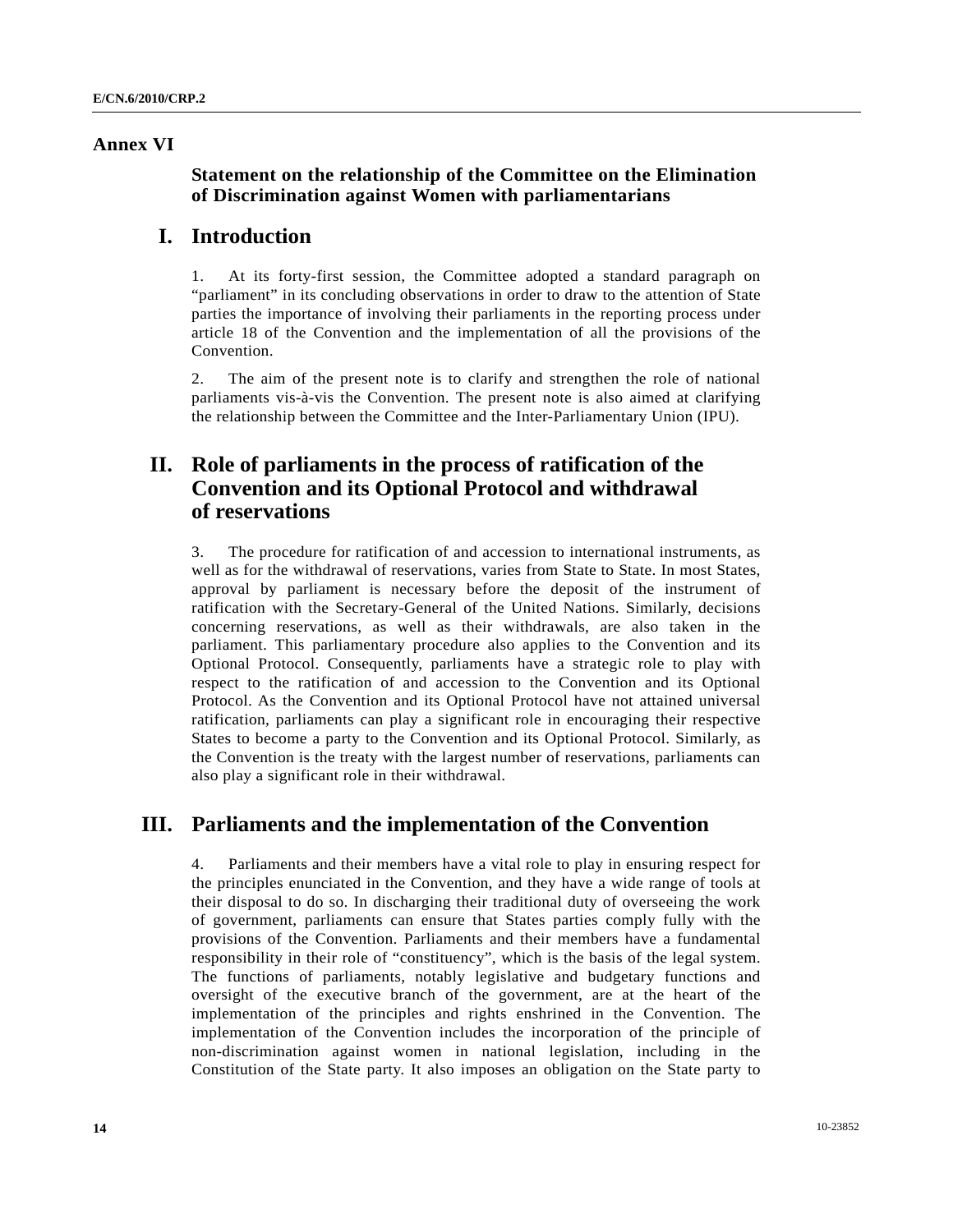condemn discrimination against women, to abolish all discriminatory laws and to adopt, whenever appropriate, temporary special measures to accelerate de facto equality between women and men. It also obligates States parties to adopt appropriate policies and establish mechanisms aimed at promoting equality between sexes. As such, parliamentarians can take active measures to ensure that national laws, policies, actions, programmes and budgets reflect the principles and obligations in the Convention.

5. The budgetary functions and the monitoring of governmental action are vital for a better implementation of laws relating to equality between sexes, through the approval of adequate budgets and a regular oversight of the impact of governmental measures with respect to the condition of women.

6. Parliament, as an organ representing the population as a whole, reflects the diversity of opinion and interests in the country by reason of its privileged access to the whole population. As such, parliamentarians can be key players in raising awareness of the Convention and its Optional Protocol among the population at large, and among women in particular.

# **IV. Role of parliaments in the drafting of reports and follow-up to the concluding observations of the Committee**

7. States are not legally obliged to involve parliaments in the drafting of reports under article 18, as it is the State which has the primary responsibility of doing so; however, as the Convention is binding on all branches of government, it is desirable that States parties involve parliament in the reporting process under article 18 of the Convention, the implementation of the Convention and the follow-up to the concluding observations of the Committee. States parties are strongly encouraged to establish an appropriate mechanism to facilitate collaboration between parliament and government with regard to the input of parliament in the elaboration of reports, including its role in following up on the concluding observations of the Committee. The monitoring role of parliament with respect to the compliance by the State with its international obligations could considerably enhance the implementation of the recommendations of the Committee.

8. Consequently, it is necessary for States parties to urge parliaments, many of which now have some structures in place, such as parliamentary committees focusing on human rights, including gender equality, to take an active part in the work of the Committee in general, as well as in the implementation of its provisions in their own country.

# **V. Action of the Inter-Parliamentary Union and its relationship with the Committee**

9. IPU has always strived to bring a parliamentary dimension to international cooperation and the work of the Committee. It is playing a key role in disseminating the Convention and its Optional Protocol among parliamentarians. During its conferences and the sessions of its Assembly, the organization regularly invites States that have not ratified the Convention and its Optional Protocol to do so. It also encourages States parties that have made reservations to the Convention to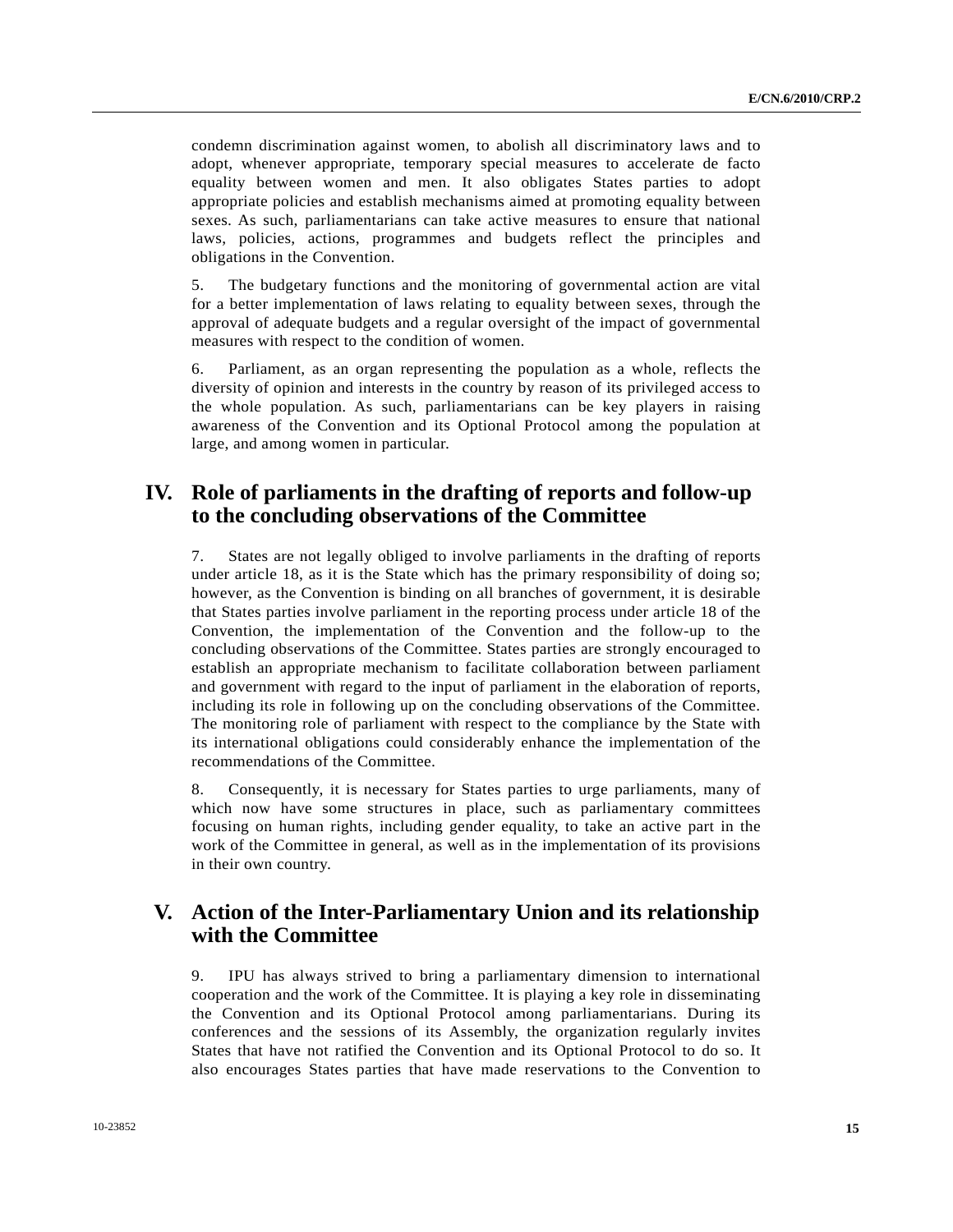withdraw them and to fulfil their obligations. The Secretary-General of IPU writes to the presidents of the legislative assemblies to inform them about the upcoming consideration of the report of their country by the Committee. Once the Committee's concluding observations are available, a letter is sent to the parliament concerned to bring to its attention the recommendations adopted. In 2003, IPU, with the assistance of the Division for the Advancement of Women, published a practical guide for the use of parliamentarians on the Convention and its Optional Protocol. Every year, IPU organizes briefings on the Convention, which are addressed to women parliamentarians in particular. IPU also provides, in collaboration with the Office of the United Nations High Commissioner for Human Rights, technical assistance programmes in order to build the capacities of parliaments and help them fulfil their role regarding the implementation of the Convention and its Optional Protocol. Since 2006, IPU also provides the Committee with country-specific information, including data on the political participation of women in parliament and in government, as well as at the local level, with regard to States whose reports are under consideration by the Committee.

# **VI. Recommendations**

10. The Committee recommends that States parties ensure the full participation of parliament and its members in the reporting process and the full implementation of the Convention and its Protocol.

11. Given the key role of parliaments, the Committee recommends that States parties ensure that parliamentarians, as representatives of the people, be made aware and informed of the Committee's work so that they may take it into account in their legislative functions and relay it to their constituencies and to the public at large.

12. The Committee recommends that States parties ensure that all relevant information is made available to parliamentarians on a regular basis through appropriate parliamentary support services.

13. The Committee further recommends that information received by Governments on their obligations as States parties and other matters of concern is brought to the attention of parliamentarians.

14. The Committee recommends that, whenever members of the Committee are invited to visit a State party, it is desirable that the State party organize meetings with parliamentarians.

15. The Committee encourages States parties to include in their reports information on all parliamentary initiatives in the elaboration of laws in order to ensure full incorporation of provisions of the Convention into domestic legislation.

16. The Committee reiterates the importance of strengthening the national machinery dedicated to equality at the level of parliament, such as commissions on gender equality, missions and information on inquiries relating to violence against women and improvement of legislation on equality between women and men.

17. The Committee draws the attention of States parties to the fact that institutional linkages and informal relations with civil society and women's organizations are fundamental to the promotion of women's rights by parliaments.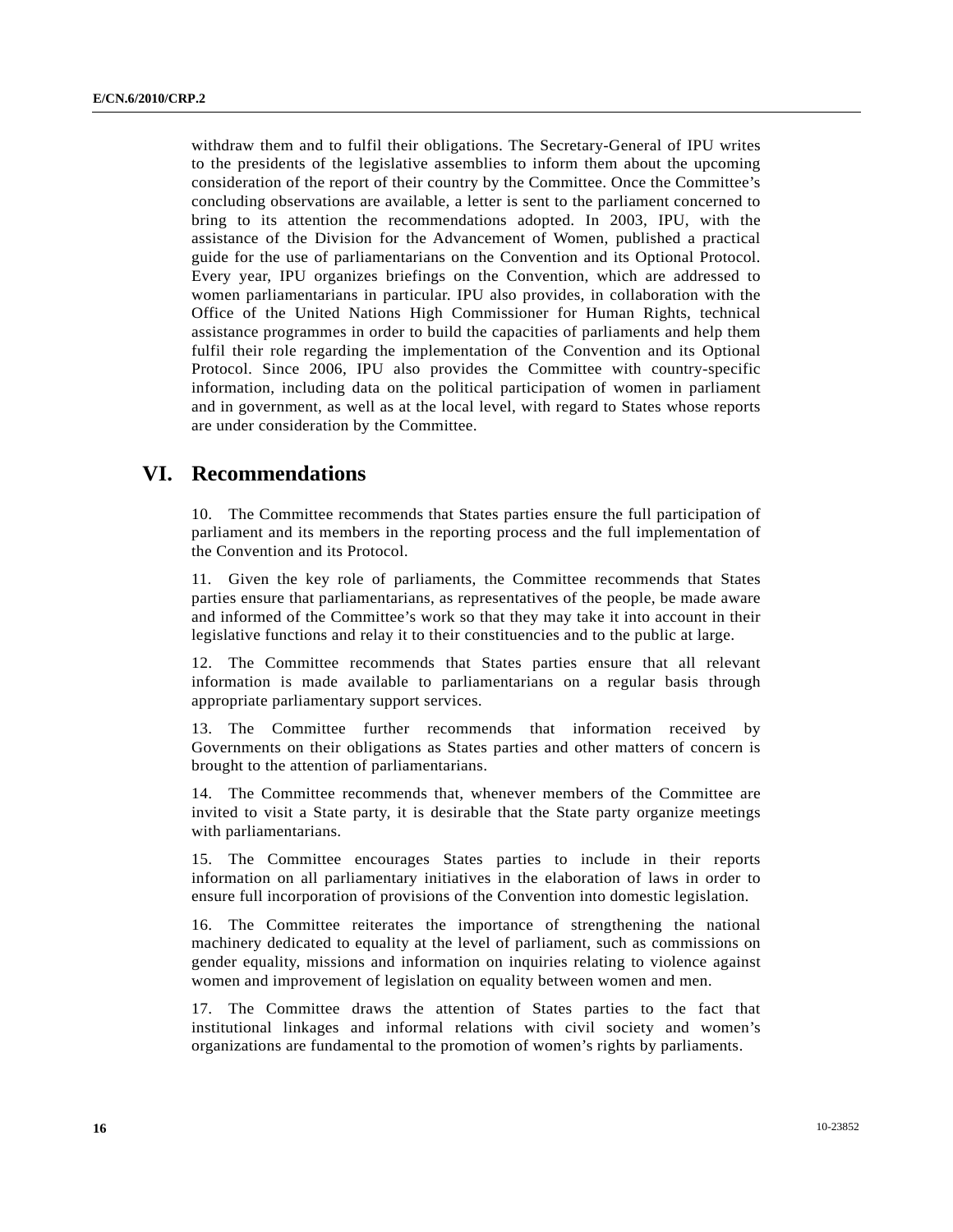18. The Committee encourages States parties to include in their delegations before the Committee for the examination of their report members of parliament, as well as a special adviser in charge of relations between the government and the parliament, in order to improve the visibility of parliamentary responsibilities.

19. The Committee calls on States parties to evaluate their collaboration with their national parliaments and other parliaments and to take appropriate measures to enhance cooperation between parliaments in order to exchange best practices on the implementation of the Convention.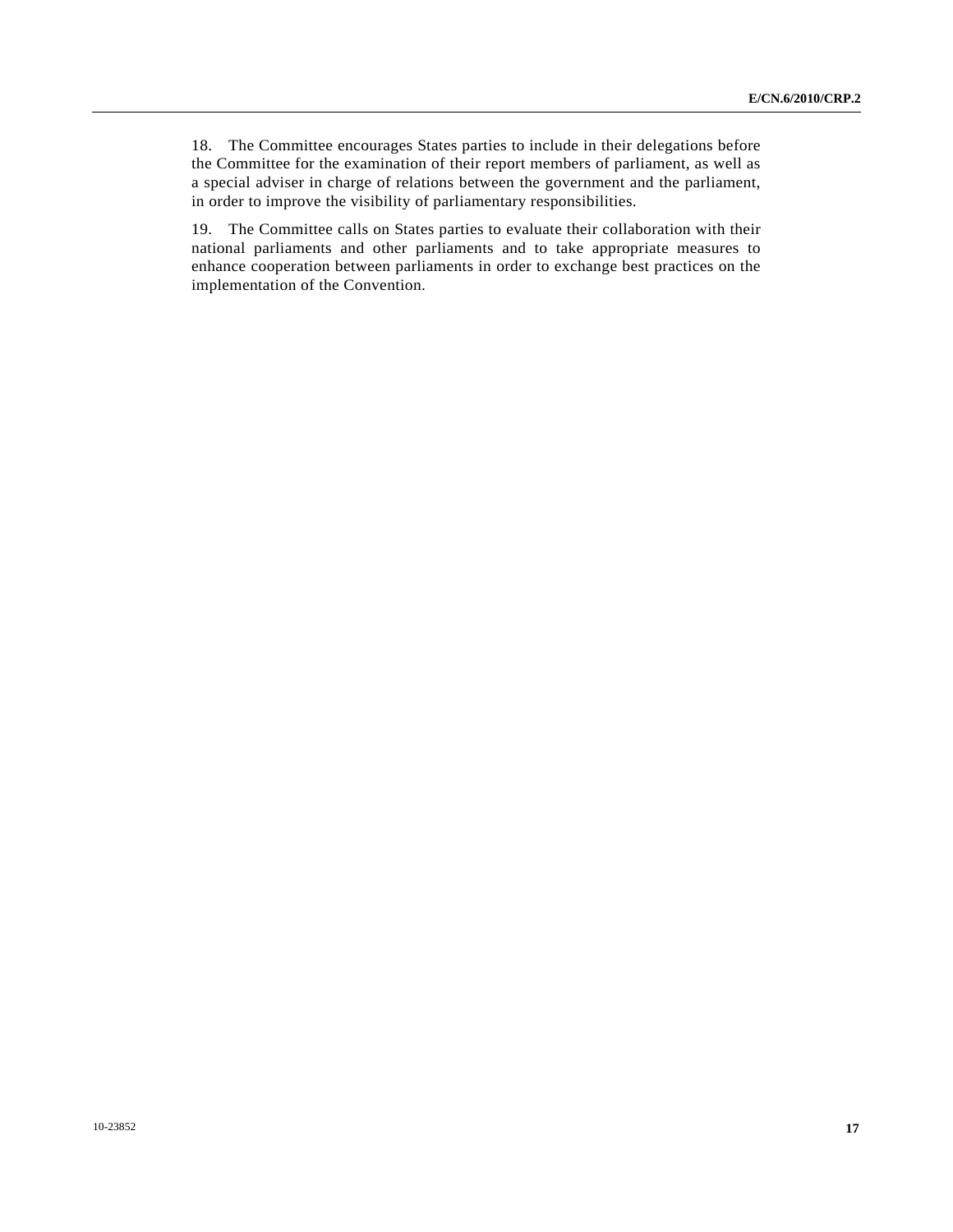### **Annex VII**

## **Statement by the Committee on the Elimination of Discrimination against Women on its relationship with non-governmental organizations**

1. The Committee on the Elimination of Discrimination against Women considers th[a](#page-17-0)t its close cooperation with non-governmental organizations<sup>a</sup> working on women's human rights is essential for the promotion and implementation of the Convention on the Elimination of All Forms of Discrimination against Women and its Optional Protocol.

2. The purpose of the present statement is to clarify and strengthen the Committee's relationship with non-governmental organizations and to enhance the role of non-governmental organizations in the implementation of the Convention by States parties at the national level.

3. Non-governmental organizations play a strategically important role and contribute to the Committee's activities before and during the monitoring procedures of the Convention and its Optional Protocol, and they often have a catalytic role in enhancing implementation of the Convention at the national level. Since 1988, non-governmental organizations have submitted reports for the Committee's consideration during its examination of the reports of States parties. The sixth meeting of chairpersons of human rights treaty bodies in 1995 stressed the central function of non-governmental organizations in providing reliable information necessary for the conduct of the activities of the treaty bodies. As a result of these developments, the Committee included in its rules of procedures, as revised in 2001, rule 47 on non-governmental organizations, which stipulates that: "Representatives of non-governmental organizations may be invited by the Committee to make oral or written statements and to provide information or documentation relevant to the Committee's activities under the Convention to meetings of the Committee or to its pre-sessional working group."

### **Implementation of the Convention**

4. Whenever appropriate and feasible, it is desirable that Governments involve non-governmental organizations in various aspects of the promotion and implementation of the Convention, the Committee's general recommendations, the Committee's views under the Optional Protocol and the Committee's concluding observations. This should in no way compromise the legal obligation of the State party to be solely accountable for the implementation of the Convention. The Committee recommends that the State party encourage and, to the extent possible, provide sustained funding to non-governmental organizations in their activities relating to the promotion and monitoring of the implementation of the Convention, its Optional Protocol and the Committee's concluding observations. This would enable their participation in the constructive dialogue with the Committee.

<span id="page-17-0"></span>a For the purpose of the present statement, the broad term "non-governmental organizations" also includes representatives of civil society, trade unions, women's grass-roots organizations and others. The term is non-exclusive and does not limit itself to non-governmental organizations that have been accredited by the Economic and Social Council.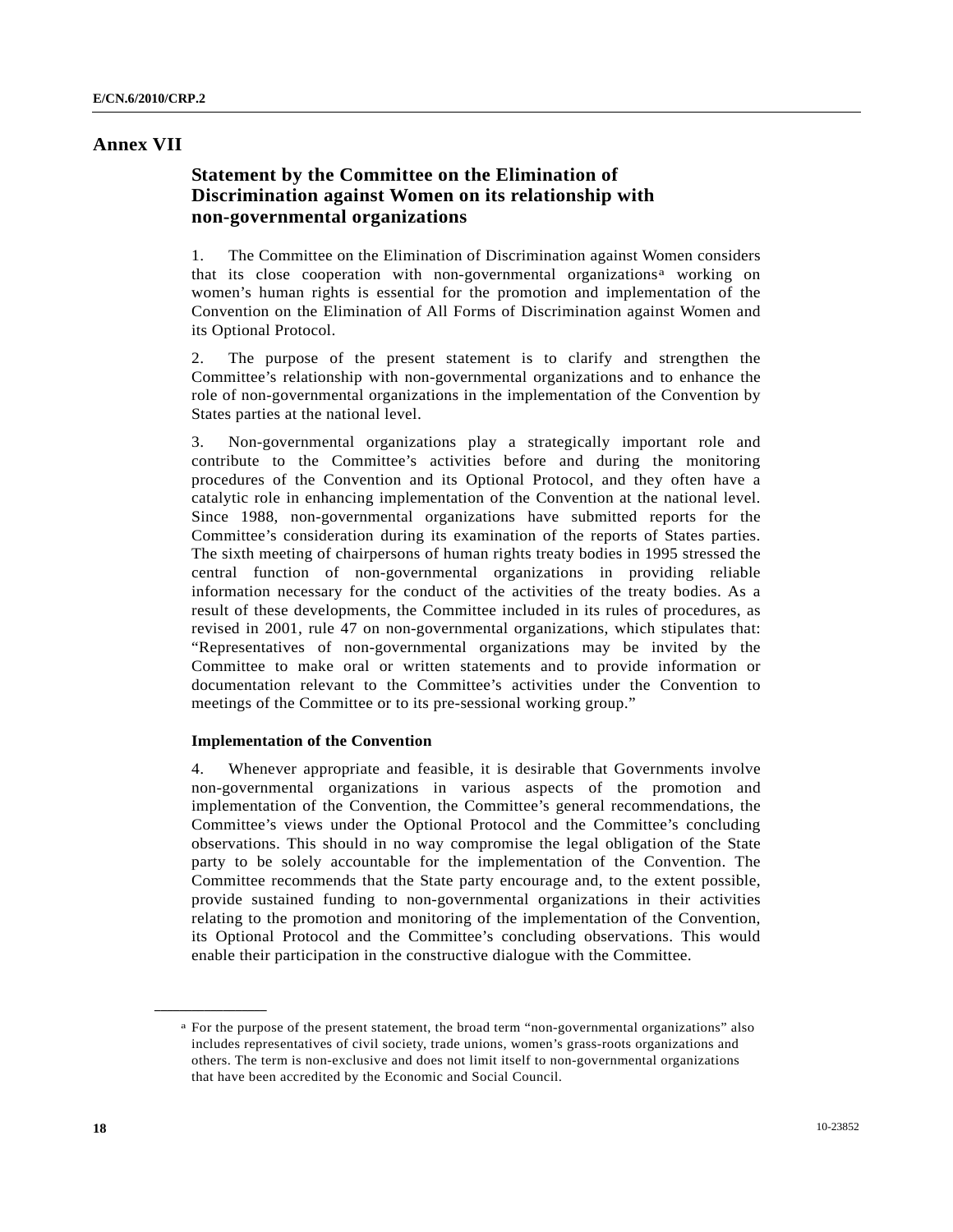### **Role of non-governmental organizations in the Committee reporting process**

5. The Committee, through its rules of procedure and its practice of informal meetings with non-governmental organizations, has created a space for non-governmental organizations to play a constructive role in the reporting process and the review by the Committee of the compliance of States parties with their obligations under the Convention.

6. Taking note of the fact that consideration of the reports of States parties by the Committee is based on a constructive dialogue with States parties, the Committee considers it necessary that this dialogue be based on information received not only by States parties, United Nations entities and national human rights institutions, but also from non-governmental organizations in order to ensure a constructive dialogue.

7. Non-governmental organizations are encouraged to provide submissions concerning the reports of States parties relating to the implementation of some or all the provisions of the Convention or specific themes focusing on gaps in implementation of the Convention or the Committee's concluding observations. Non-governmental organizations may provide comments and suggestions to the State party's reports in any way they see fit.

#### **Consultation and inputs into the State party report**

8. The Committee recommends that States parties consult non-governmental organizations when they prepare the State report and that they make the report available to all sectors of civil society. The State party is encouraged to invite non-governmental organizations to provide their input. This does not imply that non-governmental organizations should take over the writing of the report or undertake a joint reporting with the State party. At all times, the report has to be the report of the State party. Furthermore, the role played by non-governmental organizations in providing information for the report of the State party should not exclude the possibility of submitting their own reports. The Committee often raises questions with States parties, asking whether non-governmental organizations have been consulted in the writing of the report and whether there has been collaboration and transparency in the reporting process.

### **Submissions by non-governmental organizations and presentation of oral information to the Committee's pre-sessional working group**

9. The Committee stresses that it is highly desirable that reports of non-governmental organizations be received in a timely manner for consideration by the Committee's pre-sessional working group. It also welcomes the participation of non-governmental organizations at the pre-sessional working group meeting for oral presentations and clarifications with regard to the information provided, with the aim of preparing the list of issues and questions, which is composed of some 30 questions. It is particularly valuable to have the input of non-governmental organizations at this early stage of the reporting process.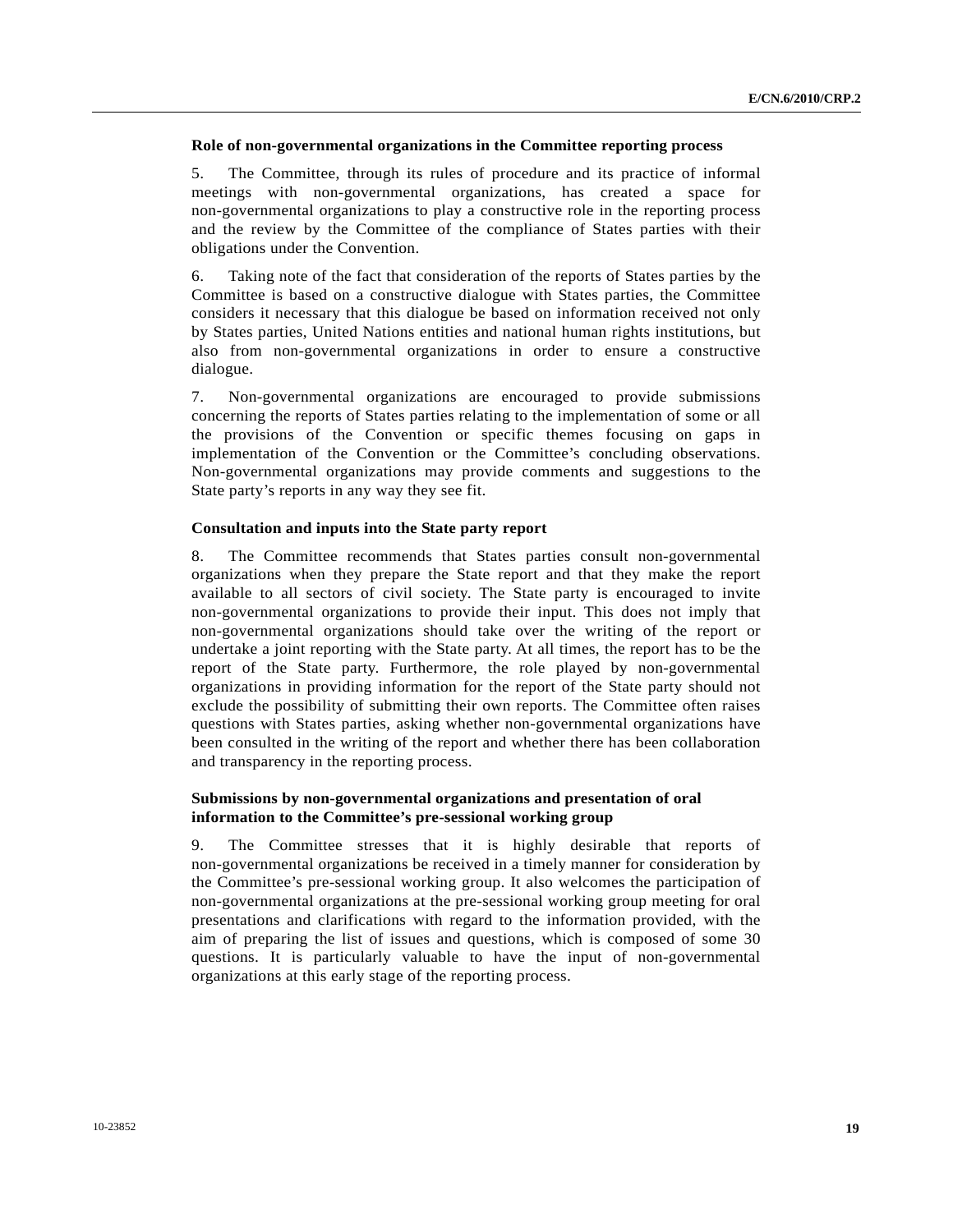### **Submissions by non-governmental organizations and presentation of oral information at the meetings of the Committee**

10. The Committee welcomes written reports from non-governmental organizations submitted to the Committee, oral presentations by non-governmental organizations to the Committee during the session and the presence of non-governmental organizations as observers during the examination of the State party by the Committee. In the past few years, the practice of the Committee has been to provide a time slot for its public informal meeting with non-governmental organizations in its agenda on the first day of the first and second week of each session. During these informal meetings, non-governmental organizations make oral presentations of their written reports and respond to additional questions by Committee members. There are additional opportunities for non-governmental organizations to provide detailed information to the Committee during informal lunch-hour briefings (side events). These briefings are usually held the day before the review of a report of a State party.<sup>[b](#page-19-0)</sup>

### **Reports by non-governmental organizations under the Committee's follow-up procedure**

11. The Committee adopted a follow-up procedure to its concluding observations at its forty-first session, and decided on its methodology at its forty-fifth session, whereby a State party is requested to submit information within one or two years on action taken to implement the recommendations selected under the follow-up procedure. Usually, two recommendations are selected for the procedure. Non-governmental organizations are encouraged to submit information for the attention of the Committee by the same deadline as the State party. All information re[c](#page-19-1)eived under this procedure is made available on the Committee's website. $c$ 

### **Submissions by non-governmental organizations on situations warranting exceptional reports**

12. Whenever the Committee requests an exceptional report in line with article 18, paragraph 1 (b), of the Convention and its rules of procedure, non-governmental organizations are encouraged to submit their own reports on situations warranting such exceptional reports.

### **Inputs to the elaboration and use of the Committee's general recommendations**

13. The Committee encourages non-governmental organizations to provide inputs on general recommendations that are under elaboration and to make use of the Committee's general recommendations in their advocacy efforts.

#### **Utilization of the Convention and the procedures under its Optional Protocol**

14. A non-governmental organization may provide assistance to alleged individual victims or groups of victims of human rights violations under the Convention by submitting communications to the Committee under its communications procedure

<span id="page-19-0"></span>b For details of the procedures to follow, kindly refer to the non-governmental note for each session, available on the website.

<span id="page-19-1"></span>For detailed information about the follow-up procedure, please see www2.ohchr.org/english/ bodies/cedaw/followup.htm.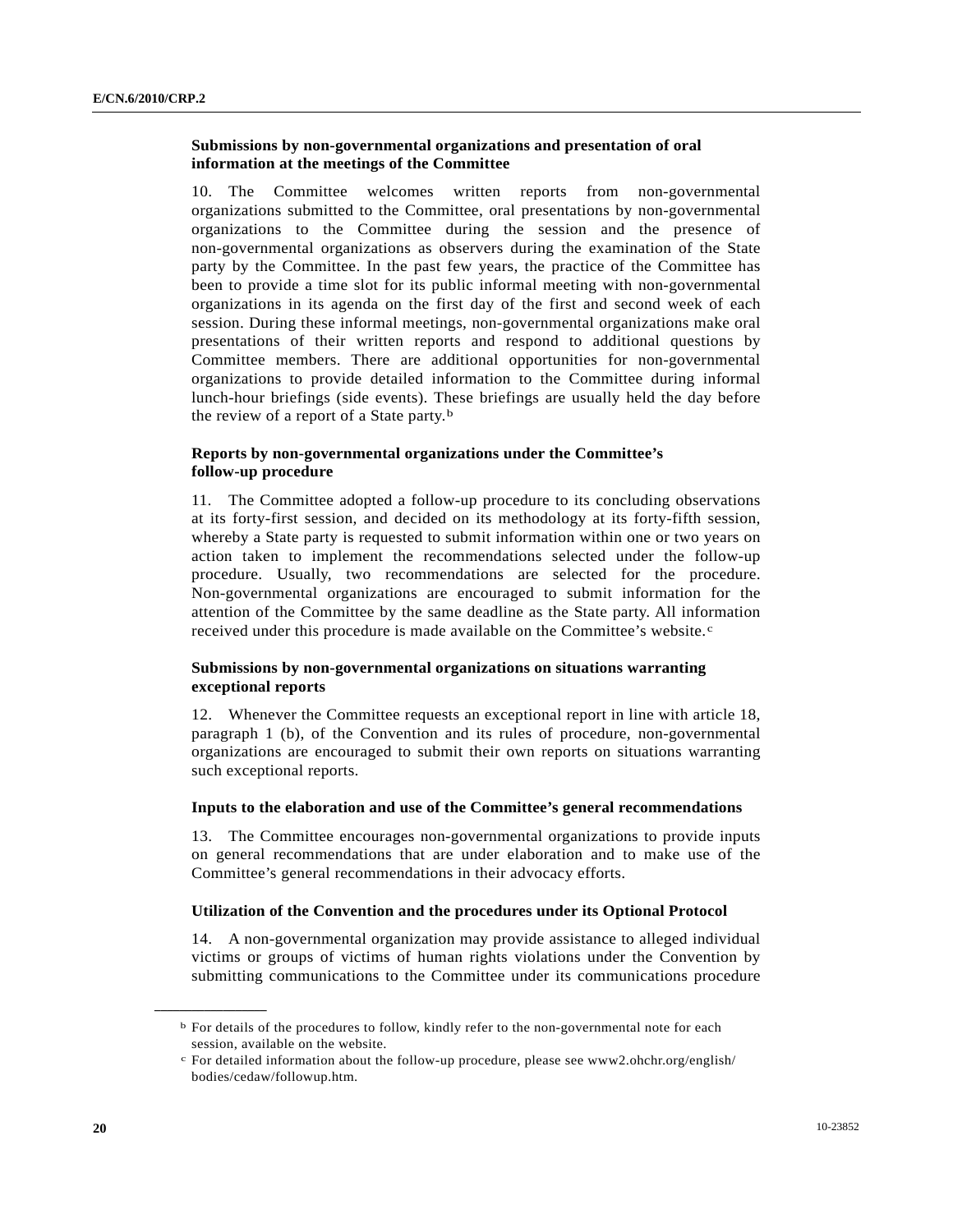on behalf of such individuals or groups of individuals. Non-governmental organizations may also, in appropriate situations, provide reliable information on grave or systematic violations of women's human rights in relation to the mandate of the Committee to conduct an inquiry under the Optional Protocol.

### **Enhancing global reach**

15. The Committee welcomes input from national and international non-governmental organizations and notes that, owing to logistical and financial constraints, it is not always feasible for non-governmental organizations to attend the Committee's sessions in Geneva or New York. The Committee therefore welcomes the use of new technology, such as videoconference links and webcasting, for enhanced representations from all regions during its sessions.

16. The Committee welcomes enhanced outreach and awareness of the Convention and its Optional Protocol, its concluding observations, general recommendations, views and decisions, and recognizes the important role of non-governmental organizations in this process. It further encourages non-governmental organizations and other stakeholders to contribute to the process of translation of Committee documents into local languages, with the aim of enhancing the outreach and awareness of the Convention and its Optional Protocol.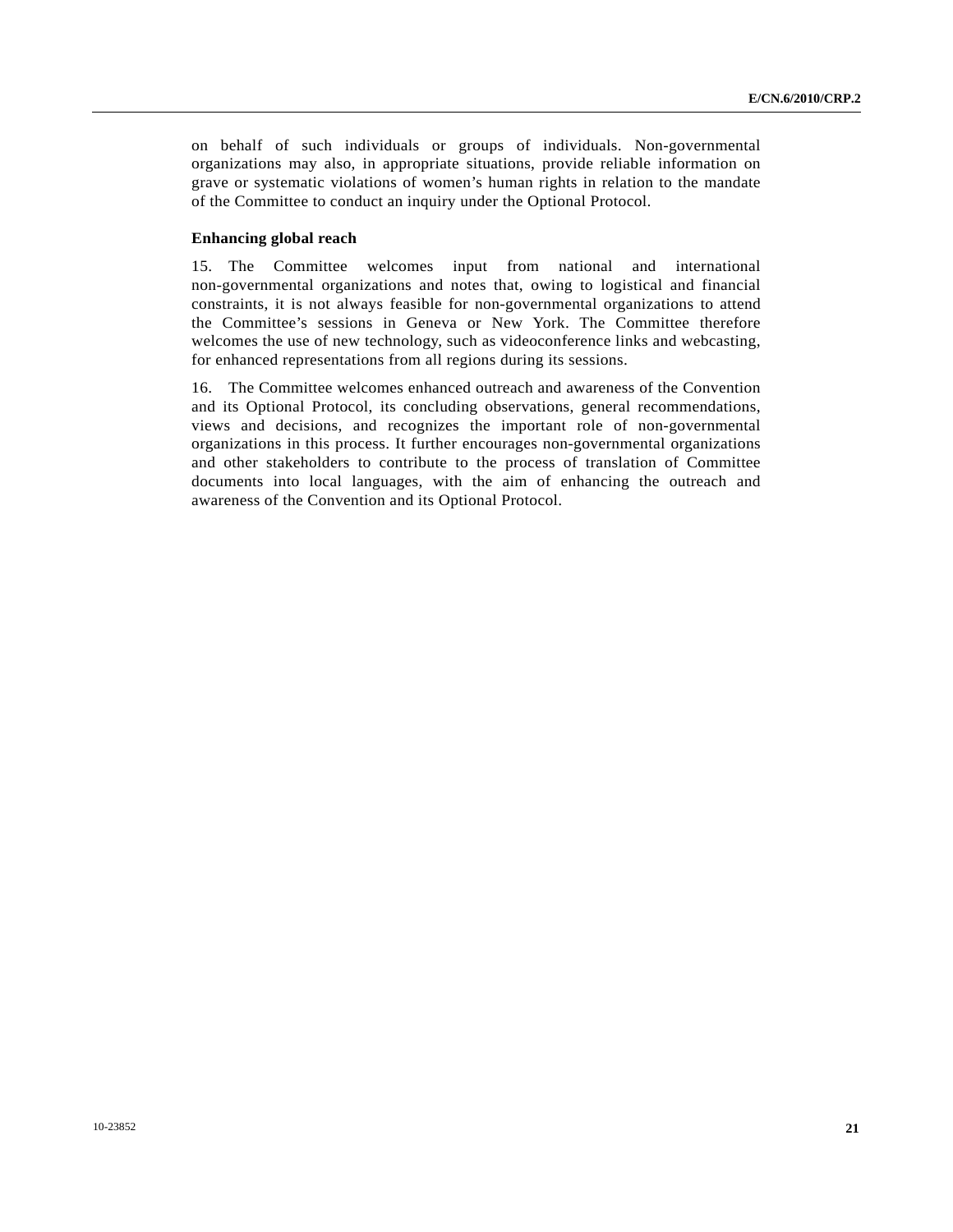### **Annex VIII**

## **Statement of the Committee on the Elimination of Discrimination against Women on the 15-year review of the Beijing Declaration and Platform for Action**

1. The Committee on the Elimination of Discrimination against Women welcomes the 15-year review and appraisal of the implementation of the Beijing Declaration and Platform for Action adopted by the Fourth World Conference on Women and the outcomes of the twenty-third special session of the General Assembly, which will be conducted by the fifty-fourth session of the Commission on the Status of Women in March 2010. The Committee notes that the review takes place just after the thirtieth anniversary of the General Assembly's adoption of the Convention on the Elimination of All Forms of Discrimination against Women on 18 December 1979.

2. The Committee commends the significant steps which have been taken by States to implement the commitments made at Beijing and during its five-year review. It welcomes the fact that, since Beijing, 42 States have ratified the Convention and that the ratification of only 8 more States is required before the goal of universal ratification established in the Platform is achieved. It encourages those States to become party to the Convention as soon as possible. The Committee is gratified that the Convention's Optional Protocol, adopted a little over 10 years ago, in 1999, has been adhered to by 99 States parties, thereby providing millions of women from all regions of the world with the right to petition the Committee in regard to alleged violations of the rights set out in the Convention and enabling the Committee itself to inquire into grave or systematic violations of the terms of the Convention. It is pleased that women are increasingly turning to this tool to ensure enjoyment of their rights, and that States parties have responded positively to the Committee's views and recommendations on individual complaints by removing discriminatory laws, policies and programmes, introducing proactive measures to comply with the Convention and providing individual petitioners with compensation. The Committee is also pleased that there has been steady progress in respect of reservations, with many States withdrawing or modifying those that they lodged on ratification. It encourages those States which maintain reservations to work towards their withdrawal, including by drawing on the experience of other States which have done so.

3. Through its review of the reports of States parties, the Committee has seen the progress States have made in realizing the human rights of women since the adoption of the Convention, and particularly since the Fourth World Conference on Women. States have paid increasing attention to creating a legal framework that promotes and protects women's rights, including through the introduction of temporary special measures to accelerate the achievement of equality between women and men. They have also put in place policies and programmes aimed at the practical realization of women's rights, as well as measures to challenge gender stereotypes that underpin discrimination against women in our societies, communities and families. This is a cause for celebration. At the same time, the Committee regrets that equality for women in law and practice has not been achieved in any country in the world. It is disturbed that women continue to suffer profound and pervasive human rights violations, including gender-based violence in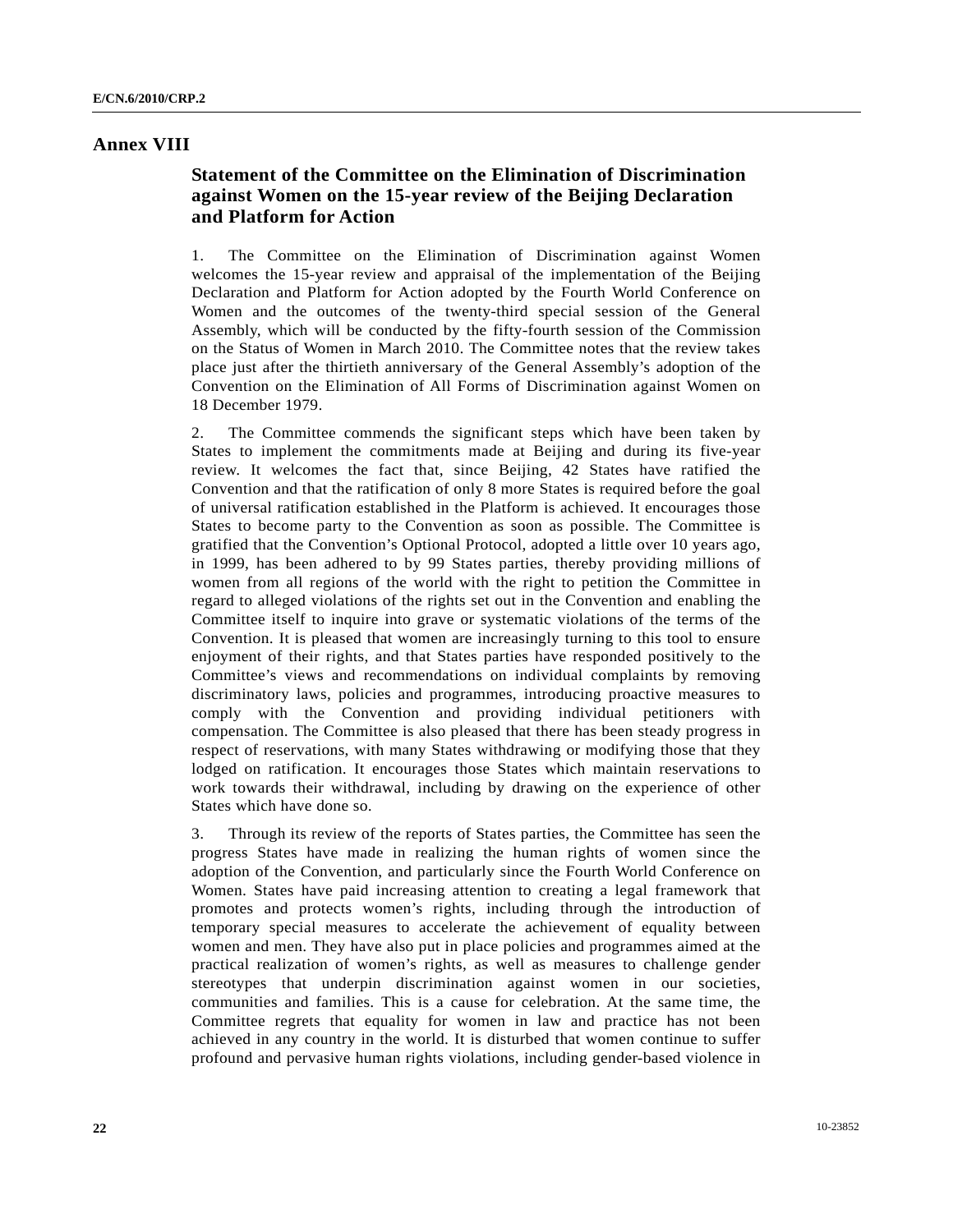the public and private spheres, including in that most private of private spheres, the family. It is also concerned that discrimination against women often has multiple aspects, such as age or disability, and that particular groups of women, such as migrants and indigenous women, are especially vulnerable.

4. The 15-year review provides the international community with an opportunity to send a strong message of renewed commitment to the promotion and protection of women's human rights. Throughout its work, the Committee has emphasized the strong linkages among the Convention, the Platform for Action and the Beijing+5 outcomes. In line with paragraph 322 of the Platform for Action, the Committee has taken the Platform for Action into account when considering the reports of States parties and, in its concluding observations, has called on States parties to implement both the Platform and the Beijing+5 outcome document. In essence, the Committee considers that these consensus policy documents provide guidance for States on the steps they must take to realize their legal obligations set out in the Convention so that women enjoy their rights both in law and fact.

5. The 15-year review is based on the sharing of experiences and good practices with a view to overcoming remaining obstacles and new challenges, including those related to the Millennium Development Goals. Now, more than halfway to the 2015 deadline for the achievement of these goals, there have been significant advances, and important setbacks, in particular as a result of the financial crisis. While each of the eight goals is key to the achievement of the obligations in the Convention and the implementation of the Platform for Action, Goal 5 on improving maternal health is especially important. It is of great concern to the Committee that maternal mortality remains unacceptably high across much of the developing world.

6. The full implementation of the Platform, the Beijing+5 outcomes, the Millennium Development Goals and the Convention is required to make human rights a reality for individual women. This requires political will, especially at the national level. States must do more to guarantee women's access to justice, including by ensuring that judicial systems and law enforcement facilitate women's capacity to claim their rights. States must make sure that all discriminatory laws are repealed and that they exercise due diligence in pursuing violations perpetrated by private actors. At the international level, more efforts must be made to support women's use of the international human rights machinery, so that it effectively promotes national level implementation of these instruments.

7. At this 15-year mark, the Committee calls for increased political will directed to the achievement of women's full equality with men. It also calls for the recognition of the contribution of the women's human rights movement to the quest for full enjoyment of all human rights, through which has been created a broadened and inclusive interpretation of human rights that emphasizes indivisibility and universality and their linkage with development.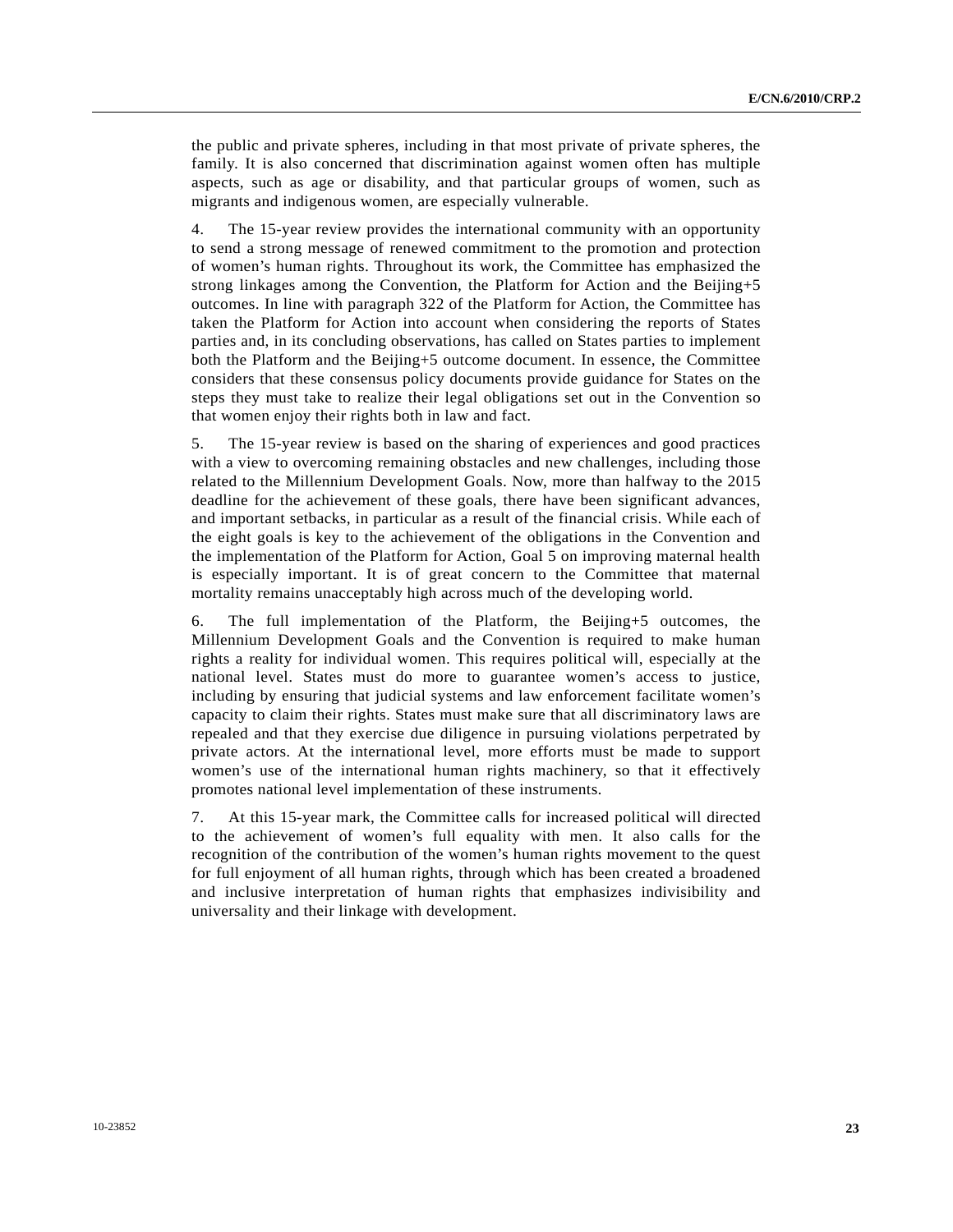### **Annex IX**

### **Decision 45/I**

 **Invitation to States parties to follow the harmonized guidelines on reporting under the international human rights treaties, including guidelines on a common core document and treaty-specific documents, and abide by the page limit** 

1. The Committee decided that States parties whose reports are to be submitted within two years should be invited to follow the harmonized guidelines on reporting under the international human rights treaties, including guidelines on a common core document and treaty-specific documents, approved at the fifth Inter-Committee meeting of the human rights treaty bodies in June 2006 (HRI/MC/2006/3).

2. States parties should be reminded that, at its fortieth session, in January 2008, the Committee on the Elimination of Discrimination against Women adopted its treaty-specific reporting guidelines, which must be applied in conjunction with the harmonized reporting guidelines on a common core document. Together they constitute the harmonized guidelines on reporting under the Convention on the Elimination of All Forms of Discrimination against Women. They replace all earlier reporting guidelines issued by the Committee.

3. States parties should also be encouraged to follow these new guidelines in the elaboration of their next reports under the Convention, which should be limited to 40 pages (60 pages for initial reports), while the updated common core document should not exceed 60-80 pages. This invitation does not concern reports the preparation of which is in its final stages.